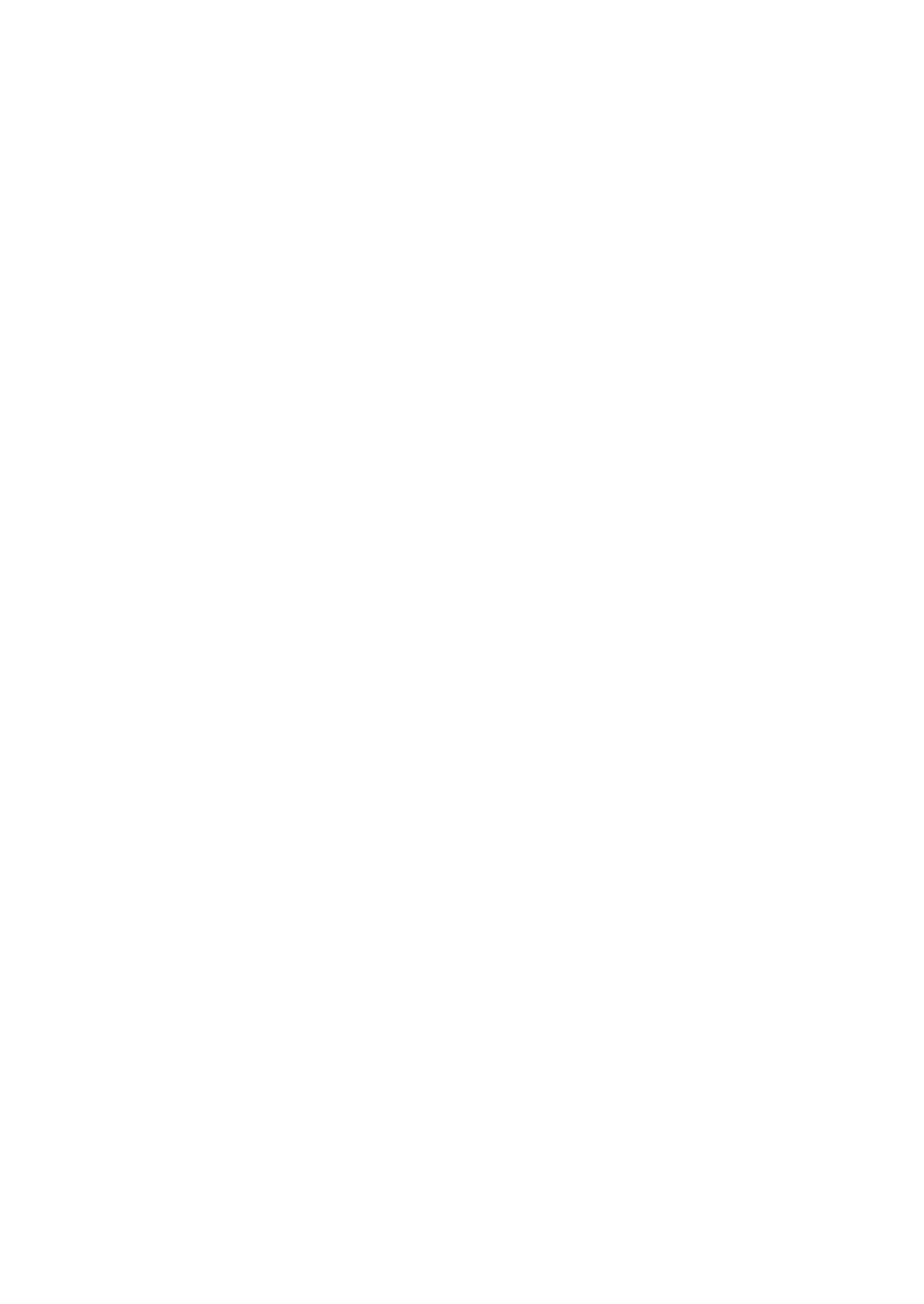

#### **EXCEPTIONAL ACTIONS: BLAST LOADS ON REINFORCED Stamatios Stathopoulos CONCRETE STRUCTURES F. Stochino, S. Tattoni,**  $\mathbf{r}$ , stochino, s. 1 attom,

Università di Cagliari - DICAAR Via Marengo, 2 – 09123 Cagliari, Italy

#### *abstract concrete).* The approach via during  $\alpha$

*The paper deals with the flexural failure of Reinforced Concrete elements under* blast loads. The main topics and results of a PhD thesis are here summarized, whose aim was to develop theoretical dynamic and energy models capable of evaluating the dynamic response of R.C. elements under explosive load. *the flexural failure of Reinforced Concrete elemer*<br>*ics and results of a PhD thesis are here summarize*<br>*etical dynamic and energy models capable of evalu f* Reinforced Concrete elements under<br>*i* PhD thesis are here summarized, whose<br><sup>*l*</sup> energy models capable of evaluating the

*In the original work, models with different levels of complexity were presented, but* for sake of simplicity only the simplest Single Degree Of Freedom (SDOF) system has *been here discussed. Strain-rate effects are also accounted for.* 

*A* sensitivity analysis to determine the key parameters in beam response under blast load has been developed by means of the SDOF model. Results of numerical<br>simulations obtained in terms of deflection and velocity have been fitted by proper *simulations obtained in terms of deflection and velocity have been fitted by proper polynomial least-square interpolation.*<br> *polynomial least-square interpolation.* 

*Among the various interpolations considering several parameters (peak load,*  $\overline{\phantom{a}}$ *) positive phase duration, slenderness, span length, concrete strength, reinforcement positive phase duration, slenderness, span length, concrete strength, reinforcement ratio etc.)* slenderness (corresponding to stiffness) and peak load prove to be the most ratio etc.) slenderness (corresponding to stiffness) and peak load prove to be the most *i* and their mess (corresponding to sufficient paid between prove to be the most important parameters, but span length (corresponding to mass) is also a key *mportant parameters, our span reingin (corresponding to mass) is also a wey* parameter. Other variables such as concrete strength and reinforcement ratio do not parameter. Other variables such as concrete<br>seem to have a high correlation with results. *Some minor damages, detected at the concrete and the inspection, intering proper*<br>*inspection, respectively, reinforcement*<br>mask load prove to be the most *carbonation do not to ao noi* 

*Lastly some suggestions for blast-resistant bridge design are presented.* Lastly some suggestions for blast-resistant bridge design are presented. *probably been aided by the cement dust from the near cement factory, which condition will results.*<br> *suggestions for blast-resistant bridge design are presented.*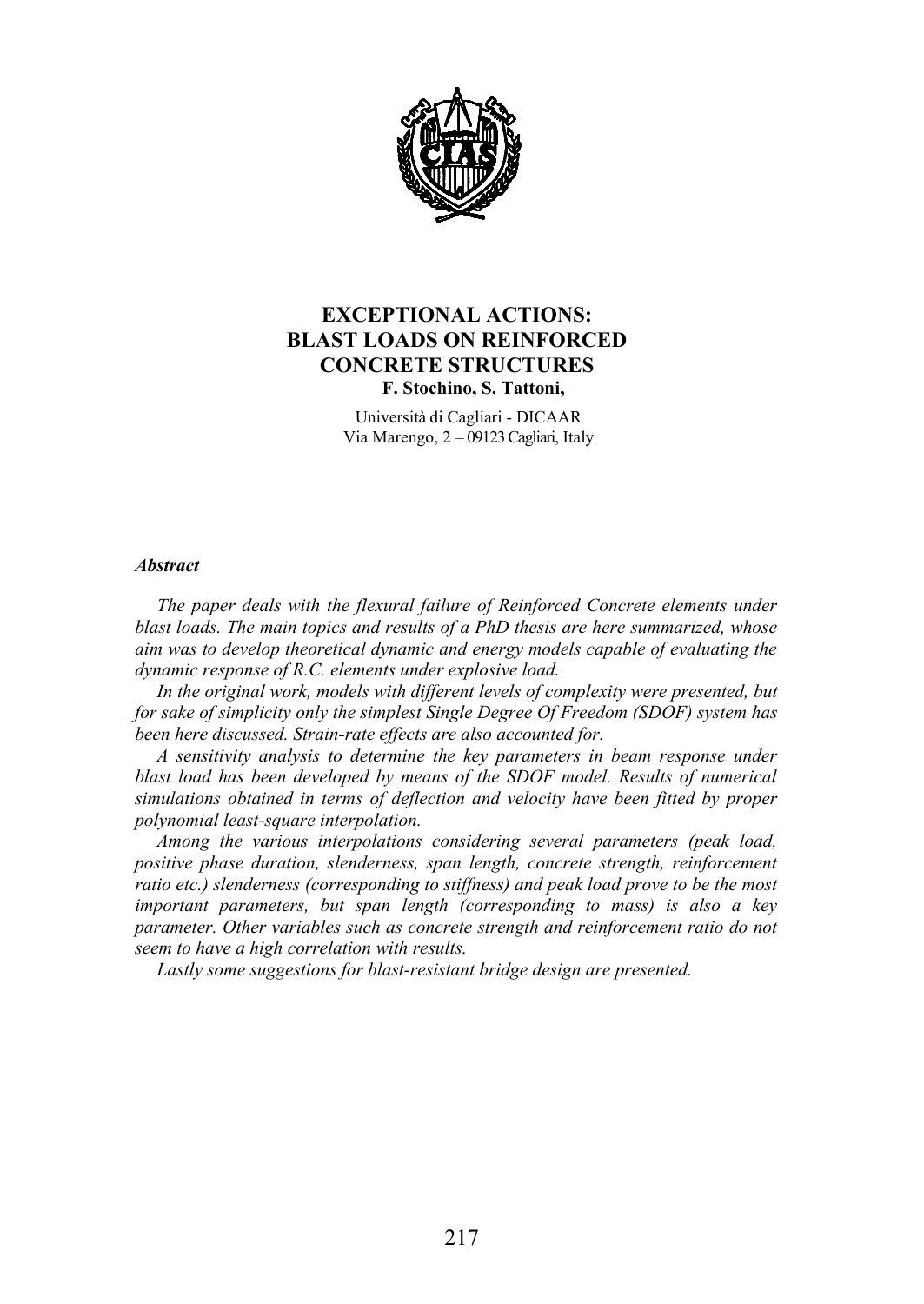## **1 INTRODUCTION**

Nowadays, the issue of structural safety under blast loading has become a dramatic problem. The tragic news of the terrorist attacks of recent years (9/11/2001, New York; 7/7/2005, London; 7/23/2005, Sharm El Sheik; 1/24/2011, Moscow; etc), raise important, urgent questions regarding the real safety and reliability of our buildings. Extreme loads such as impacts, explosions, etc., can occur in everyday life with unexpectedly high frequency. Actually, the problem of terrorist attacks, so important for strategic (Fig. 1) and military building design, has been linked to residential and industrial building explosion accidents.



Fig. 1: Explosion on a highway bridge in China caused by a truck carrying fireworks.

It is intuitively true that the effects of explosions on structures can be tremendously dangerous, since they can cause severe damage to buildings and, consequently, loss of lives. Since loads due to blast overpressure can be very extreme, structural elements should be endowed with enough strength and, above all, ductility to resist such loads.

The evaluation of building response under blast load is a very complex subject due to the great non-linearity of the phenomena involved. Both load and structural models are affected by several uncertainties, which increase along with increasing complexity of analysis and the number of parameters considered. In introducing this issue, it is important to define ''explosion'', as stated by Genova-Silvestrini [7]: "The term explosion indicates a violent reaction, typical of explosives, characterized by great development of gas and heat and consequent increase in the volume of reaction products". It is thus understandable that facing this type of problem involves different fields of physical science, chemistry and, of course, engineering. In particular, evaluating and predicting the time-history of blast-load pressure is a vast and interesting topic, but is not the real objective of this work. On the contrary, the structural collapse caused by a blast load is the main subject of this paper. Actually, in the case of explosion loads, the failure mechanism can be distinguished as a local or global one, as stated by De Matteis et alt. [ 8 **]**: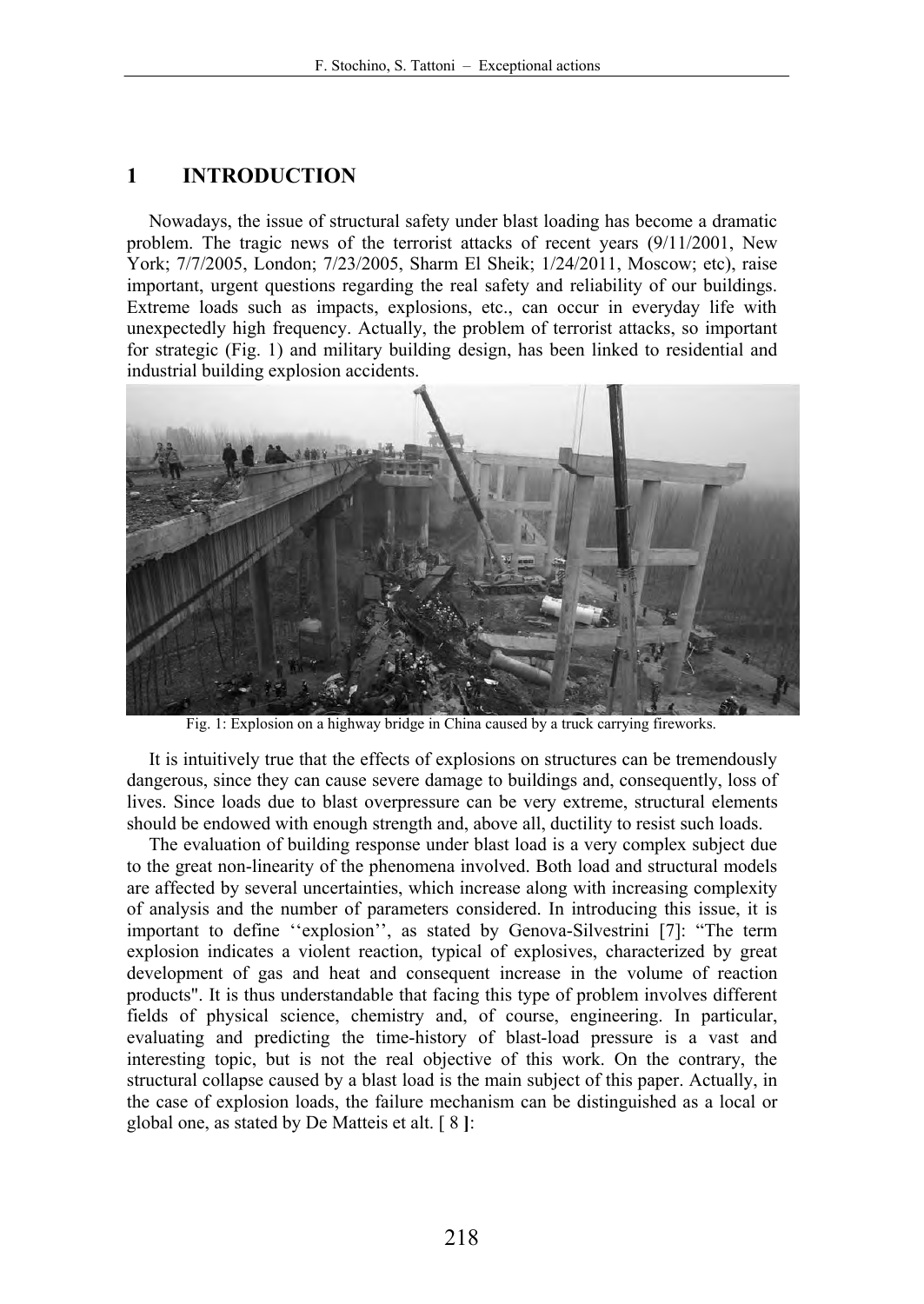- local failure of structural elements directly due to the effect of the wave impact on structural elements;
- global collapse affecting the whole structure: it often occurs following localized collapse and is closely related to structural robustness.

Obviously, global collapse is more dangerous. One of the characteristics required by modern performance-based codes is the capability to redistribute loads as a result of the collapse of a localized structural element. In design procedures, both types of collapse should be taken into consideration. In this work, the Authors investigate the resistance of flexural elements under blast load, focusing only on local failure.

## **2 BLAST LOADS**

The explosion load model must take into account many variables which are difficult to determine a priori. A typical pressure time-history is shown in Fig. 2 (a) in case of detonation (wave velocity exceeds the speed of sound) and in Fig. 2 (b) in case of deflagration (wave velocity does not exceed the speed of sound). In the former case, the blockage ratio is not relevant, and the magnitude of the charge and its distance from the target become predominant. On the contrary, referring to deflagration, the blockage ratio plays a fundamental role, as does charge magnitude.



Fig. 2: Pressure time-histories for detonation (a) and deflagration (b).

In  $\lceil 9 \rceil$ , the author proposes an overview of methods for assessing the effect of explosive action on buildings. He assumes to distinguish three categories:

- empirical methods: essentially statistical correlations of experimental data;
- semi-empirical methods: models based on simplified physical phenomenon;
- numerical methods: numerical solutions of the fluid dynamics equations governing the phenomenon (Computational Fluid Dynamics (CFD)).

Choosing the best method depends on how much information is given for the load scenario. In fact, the more sophisticated the model, the more parameters must be known.

Empirical models are simpler and generally less accurate. There are several manuals ([10] for example) which present graphs and tables showing the results of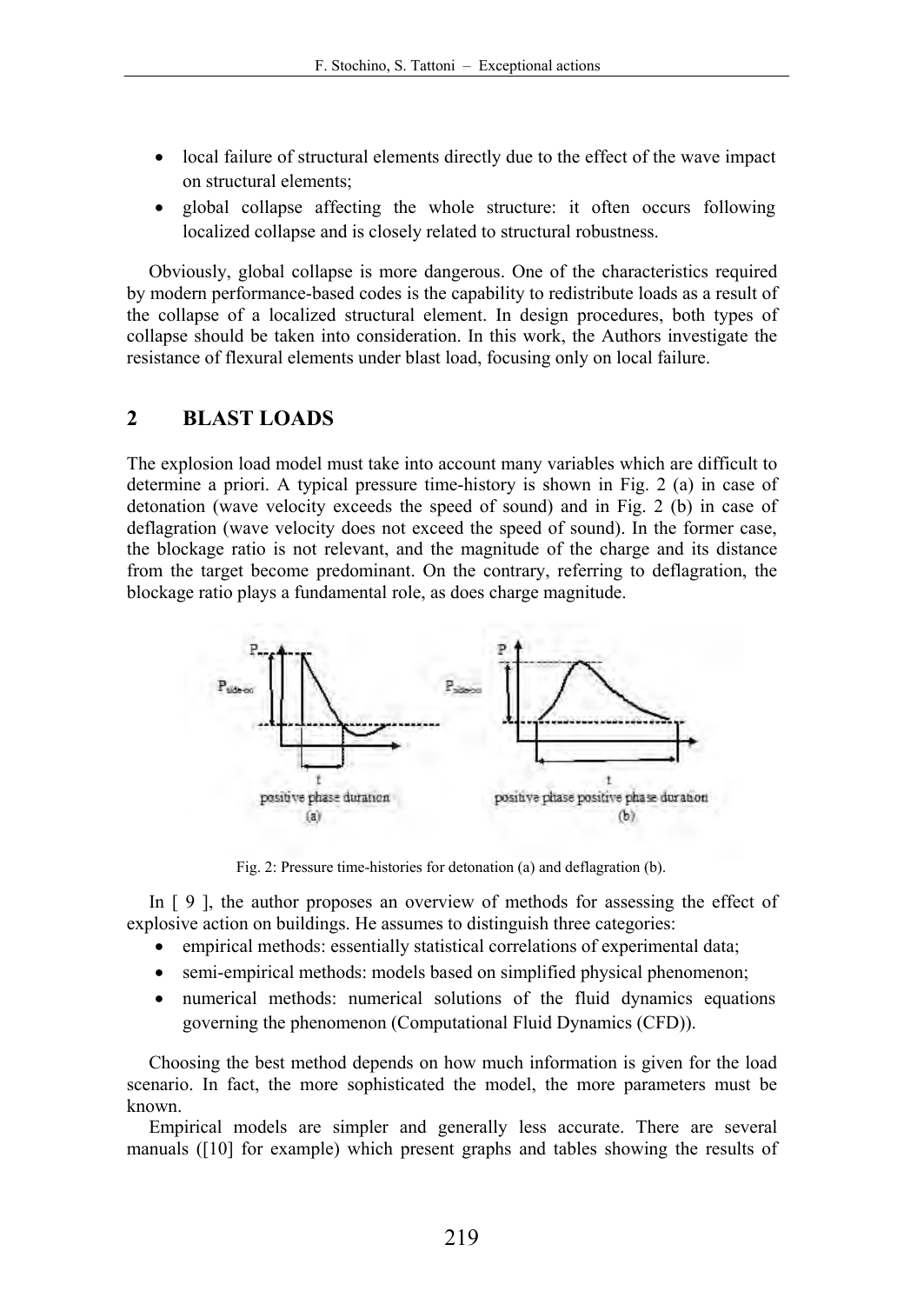various experimental analyses. These data can be very useful in initial assessment. They easily provide an order of magnitude of the variables involved and, within the limits of the experimental conditions in which they were obtained, are precise.

Semi-empirical models are developed by trying to interpret physical phenomenon assuming simplified hypothesis. There are several publications using this type of formulation (e.g.[11]. [12]). An interesting example is Hudson's method of evaluating the effect of compensation undergone by the pressure wave when it strikes a surface of finite width. In fact, the presence of edge effects produces a considerable pressure reduction on the target. Hudson in [13] proposes a series of assumptions (e.g. the pressure wave assumed to be plane) permitting a closed-form solution of the equations defining the problem. This method was recently rediscovered by Tyas et alt. [14], [15]. By means of experimental tests, the authors demonstrated that the real accuracy of this approach is greater than that obtained using the usual methods (e.g. ConWep software, etc.).

More complex models are developed by means of computational fluid-dynamic (CFD) solutions. Firstly, equations analytically representing the problem are assumed: the continuity equation, Navier Stokes' equation, the energy conservation equation. Actually, the main difficulty lies in the fact that these equations contain non-linear terms, and it is not always possible to find a solution in closed form. In most cases, it is necessary to resort to numerical discretization in space and time. The way in which the discretization (mesh) is done characterizes the calculation code and its numerical techniques. From the Lagrangian point of view, the evolutionary state of each particle is considered with a mesh which deforms and moves with the material. On the other hand, in the case of an Eulerian approach, the focus is on the state of the fluid at specific points in space at different instants in time. In this case, the mesh is fixed and is crossed by the moving material. Finally, there are codes using both systems according to varying situations (Arbitrary, Lagrangian, Eulerian, e.g.).

| Explosive                                    | Mass specific<br>energy<br>$Q_x$ (kJ/kg) | TNT<br>equivalent<br>$(Q_x/Q_{TNT})$ |
|----------------------------------------------|------------------------------------------|--------------------------------------|
| Nitroglycerin (liquid)                       | 6700                                     | 1.481                                |
| C4 (91% RDX)                                 |                                          | $1.19 - 1.37$                        |
| <b>HMX</b>                                   | 5680                                     | 1.256                                |
| Semtex                                       | 5660                                     | 1.250                                |
| RDX (cyclonite)                              | 5360                                     | 1,185                                |
| Compound B (60% RDX 40% TNT)                 | 5190                                     | 1.148                                |
| TNT                                          | 4520                                     | 1.000                                |
| Blasting gelatin                             | 4520                                     | 1.000                                |
| ANFO (94% ammonium nitrate, 6% fuel oil) [6] | 3932                                     | 0.870                                |
| 60% nitroglycerin dynamite                   | 2710                                     | 0.600                                |

#### Table 1 Conversion factors for explosives.

As regards the problem of external explosions caused by terrorist attacks or accidents, the uncertainties and difficulties can be described at different levels of detail. Firstly, it is necessary to define the quantification of the explosive threat in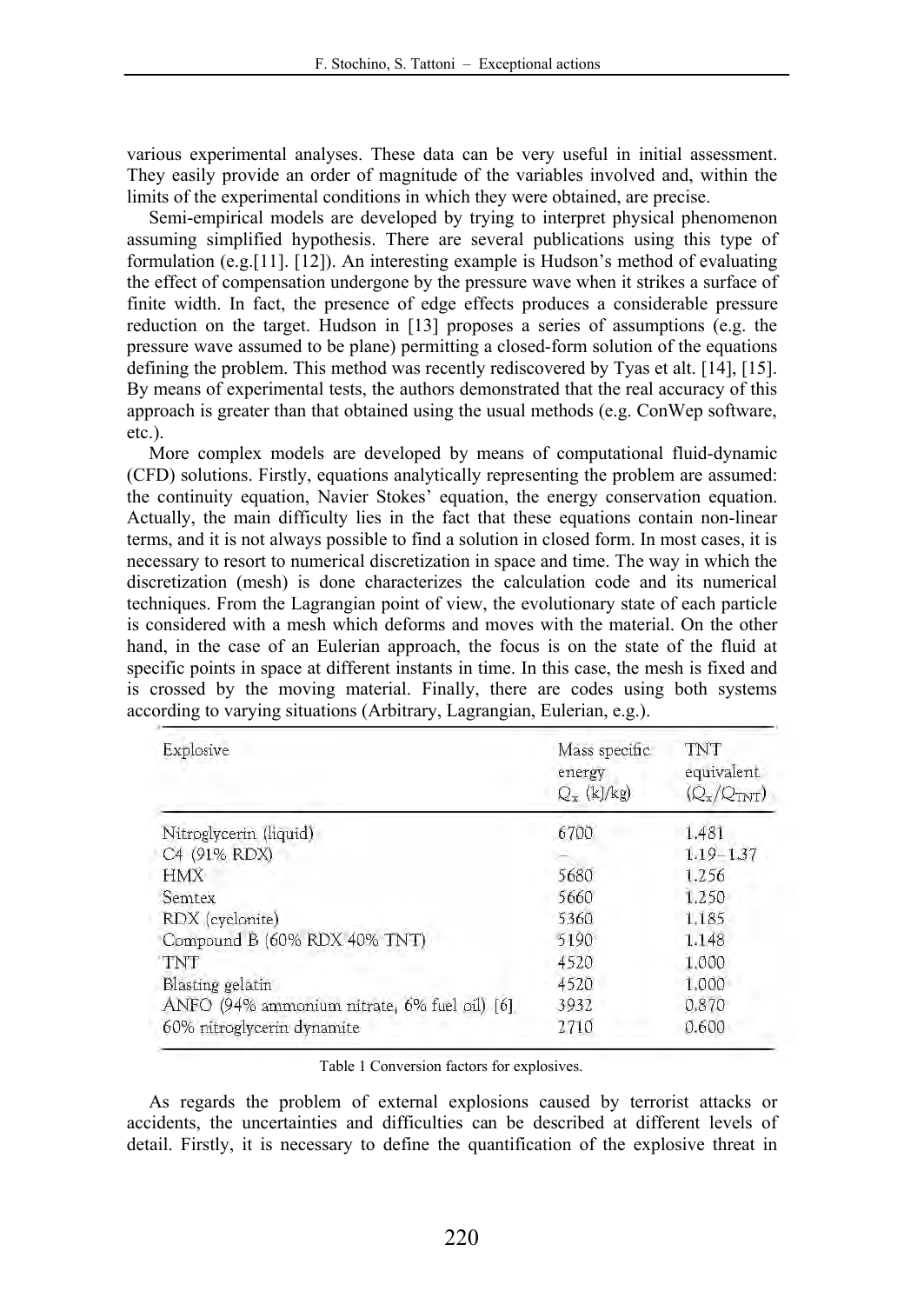terms of kg of equivalent TNT. The equivalence factor is derived on the basis of energy considerations between TNT and other explosives, as shown in Table 1 for most common explosives.

The second level of uncertainty concerns the geometry scenario. It is usually defined by the distance between the position of the charge and the target structure and the relative position of the various objects on the scene (protective walls, street furniture, but also size and blockage ratio of the environment). The most common parameter generally used to describe this problem is stand-off distance d, the distance between the position of the charge and the target. In the current literature ([6], [7], [10]), these two variables (stand-off distance d and mass of TNT equivalent M) are expressed by means of a new quantity called scaled distance, as in Eq ( 1 ). The blast load time-history is often expressed as a function of time and stand-off distance.

$$
z = \frac{d}{M^{1/3}}\tag{1}
$$

For practical purposes it is possible to create an idealized pressure–time curve for a free-air explosion (Fig. 3) with the TNT equivalent charge weight M and standoff distance z.



Fig. 3 Idealized pressure–time curve for free-air explosion (Department of the Army, 1990).

A hemispherical burst on a perfect reflecting surface will double the effective charge weight, while a reflection factor of 1.8 is more realistic when significant ground cratering is present. Commonly used "standard" airblast curves, often referred to as "spaghetti charts," exist to predict the parameters required to define an idealized blast wave (Fig. 4).

The transmission of a shock front through a fluid (i.e., air) is a nonlinear process, and the interaction of a blast wave with a structure is a complex problem leading to significantly magnified pressures and impulses. Fig. 5 illustrates a blast wave reflecting off a structure. The magnification of the reflected pressure and impulse will vary depending on the magnitude of the peak incident overpressure and the orientation and location of the structure relative to the explosion source.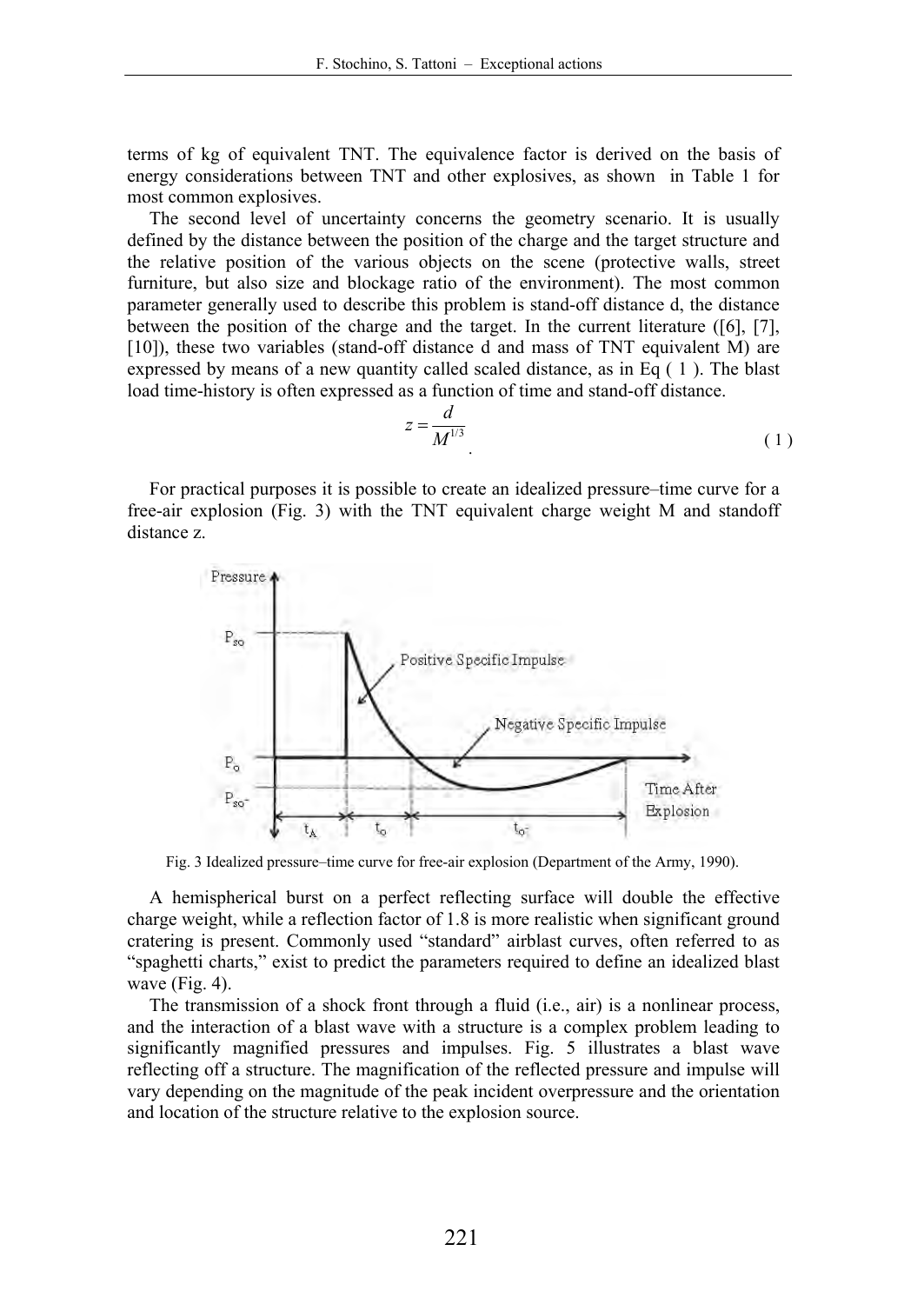

Fig. 4. Positive phase airblast parameters for hemispherical surface TNT detonation at sea level (Department of the Army, 1990).



Fig. 5. Blast wave reflecting off structure (U.S. Army Engineer Research and Development Center, 2003).

Pressure peaks can be magnified by corners and confinement. For example, explosions located beneath a bridge deck will cause large uplift forces, and pressure build-up between girders and near the abutments can greatly amplify the applied load (Fig. 6).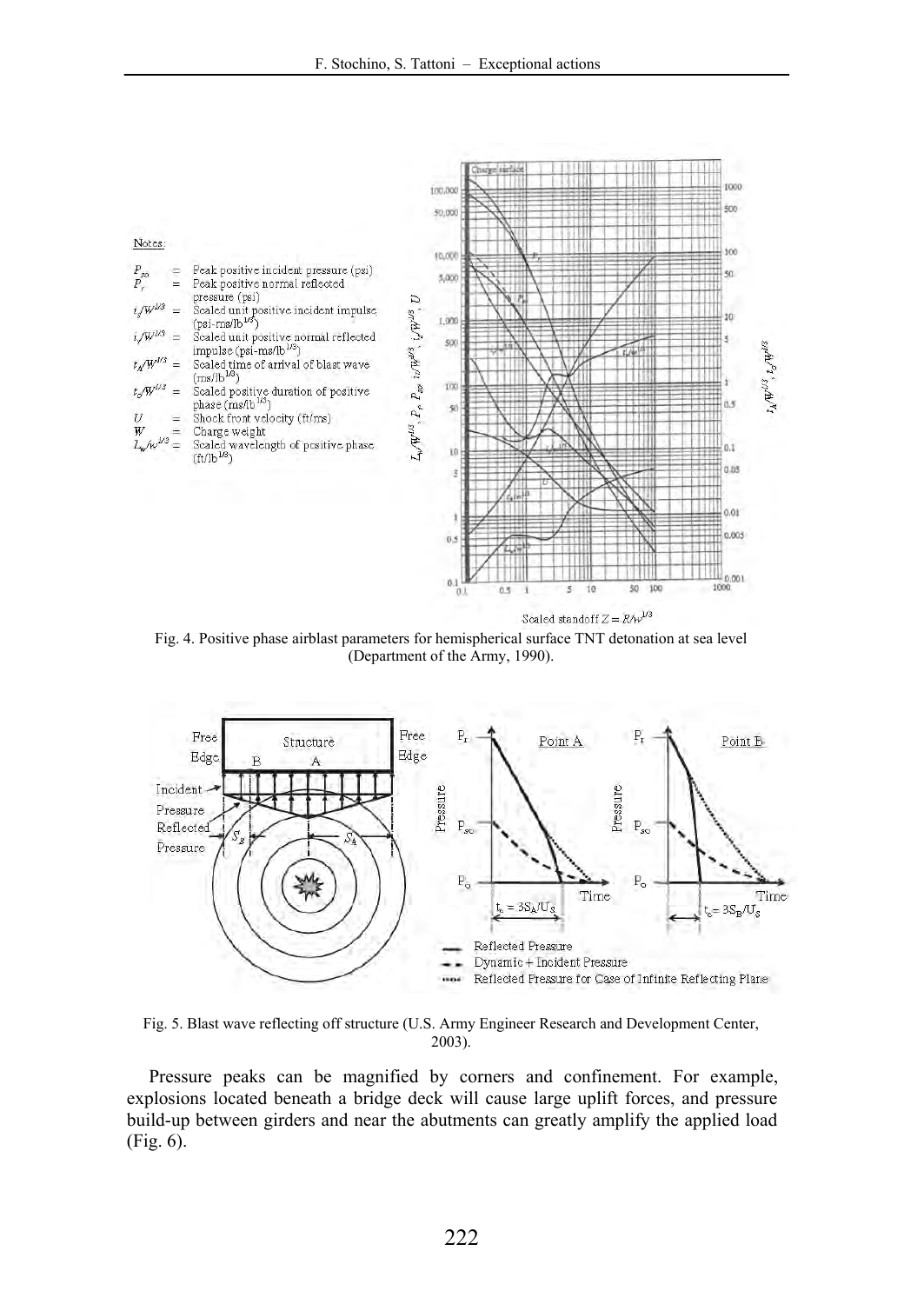

Fig. 6. Blast-wave propagation during below-deck explosion (Winget et al., 2005).

The present paper deals with the flexural failure of Reinforced Concrete elements (beams) under blast loads.

## **3 DYNAMIC RESPONSE TO BLAST LOADS**

Determining the dynamic response of a reinforced concrete element under blast loads is not an easy task, in part due to the complexity of modelling the structural element (considering that the behaviour of the element under such loads is generally nonlinear and that properties of the materials are functions of the strain rate) and in part due to the difficulty of precisely defining the time variation and space distribution of the load. Actually, various simplified methods have been proposed to date. It is possible to identify three main theoretical approaches (see [16]) to the problem of a beam under blast load:

- rigid-plastic models;
- elastic-plastic Single Degree of Freedom models;
- modal approximation and distributed models.

## **3.1 Model evolution**

The most elementary, common dynamic approach to model beams under blast load consists of schematizing the beam with a Single Degree of Freedom (SDOF) system. This approach simplifies both the theoretical formulation of the problem and calculations, but it usually requires the introduction of empirical formulas and, in addition, it does not provide full information on beam response. Actually, it only provides the fundamental response mode normally responsible for overall structural failure [16].

Colin Morison distinguishes two main SDOF approaches:

- Modal Method.
- Equivalent SDOF Method

The modal method was first presented in 1946 in the US Manual, ''Fundamentals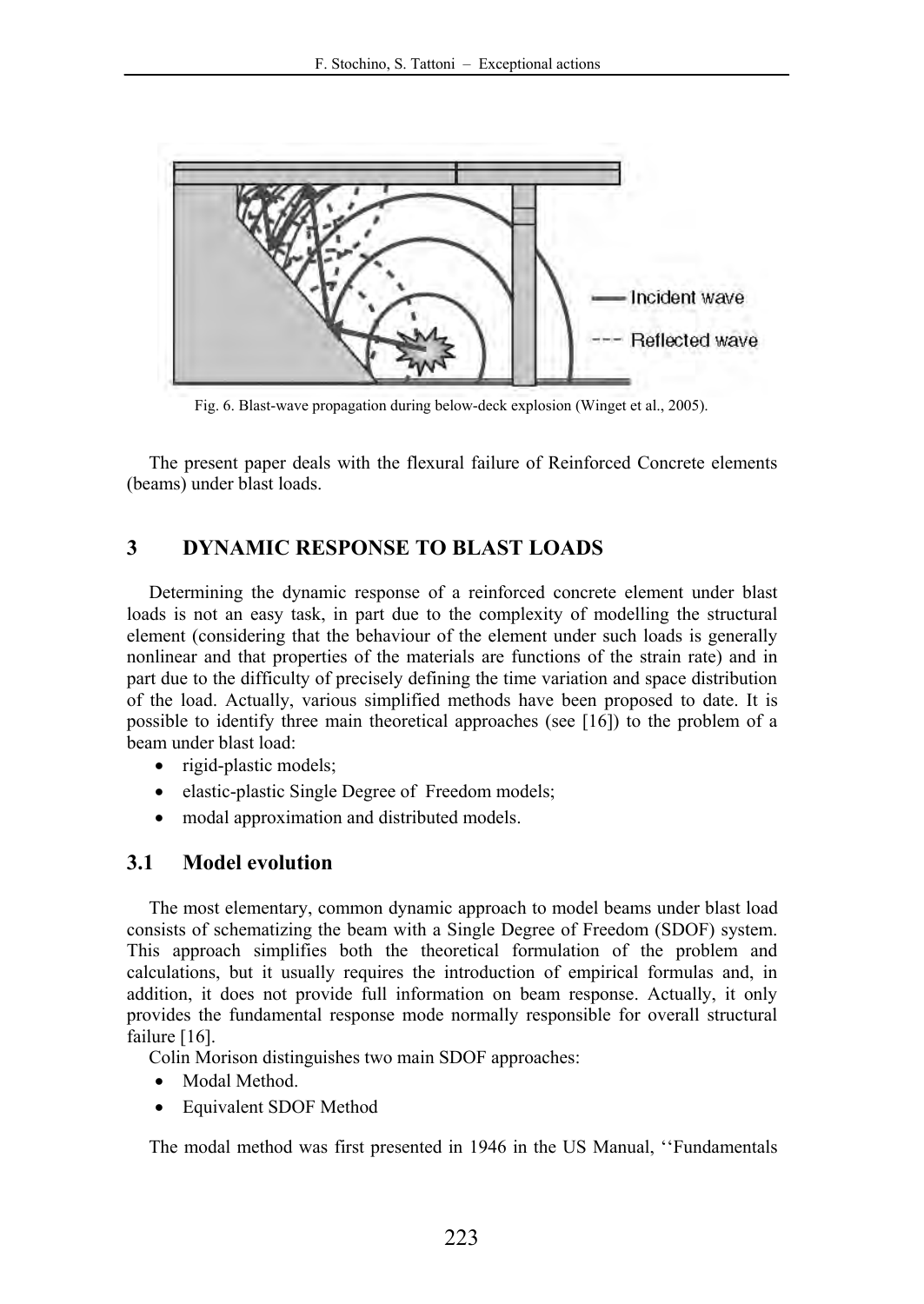of Protective Design (Non-Nuclear)'' EM 1110-345-405, re-issued in 1965 as TM5- 855-1 [17]. This method assumes that the elastic forced response of the real element will be approximated by its first mode of free vibration. In case of elastic-pure plastic resistance function, the equation of motion can be solved in a close form, and referring to an idealized blast load, with triangular/rectangular time-history, maximum deflection can easily be calculated in order to develop a diagram like the one depicted in Fig. 7



Fig. 7: Chart to calculate maximum deflection response  $X_m$  (from [10] fig. 3.56) attained at time  $t_m$ . The blast load is defined by its duration T and peak value P. The SDOF elastic deflection is  $X_E$  and  $r_u$  is its ultimate resistance, finally its natural period is  $T_N$ .

In the fifties, knowledge in this field increased, and the elastic-plastic model was considered. In an early work, Seiler et al. [18] modelled, by means of SDOF, a simplysupported beam under impulsive loading. They assumed that the initial velocity was a half sine wave. In this case, a simple mass-spring system can model the behaviour of elastic-plastic and rigid-plastic beams in order to develop a comparison between the two approaches. Then Brooks and Newmark, in [19], investigated numerous dynamic structural problems. In particular, Newmark [20]-[21] was an influential proponent of the modal method, having calculated several modal period formulas and corresponding stiffness and strength expressions.

According to Morison, this method presents two drawbacks: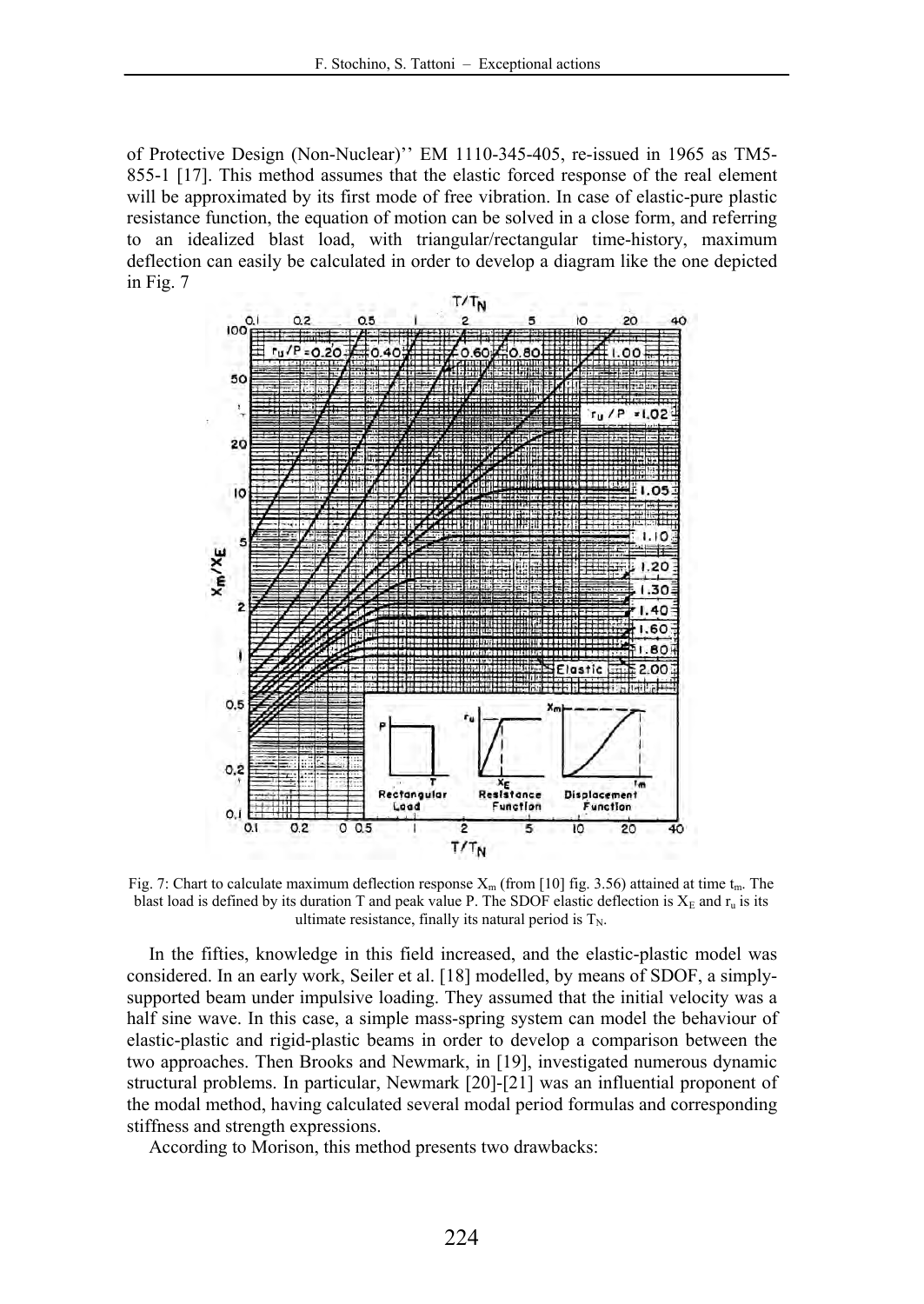- a lack of versatility due to the fact that charts and diagrams based on it were developed only for some specific load time-histories;.
- inadequate treatment of reaction forces. This method considers only forcing function distributed spatially with the same shape as the vibration shape, and this leads to underestimation of the reaction at member supports. In addition, this problem precludes suitable dynamic shear design for reinforced concrete members.

The equivalent SDOF method appeared in 1957 in the US Army Corps of Engineers manual "Design of structures to resist the effects of atomic weapons". This method relies on calculation of SDOF parameters based on the equivalence of energy: the equivalent mass must have equal kinetic energy, the equivalent resistance must have equal internal strain energy and the equivalent loading must have equal external work to the real distributed element. These equivalent factors can be calculated for different structures with different boundary and loading conditions. In Fig. 8, some examples are shown of the value of the load factor  $K_{L}$ , mass factor  $K_{M}$  and other parameters of the equivalent SDOF for simply-supported beams.

In the last fifty years, several versions of this method were developed, and it is frequently used nowadays as well.

| Loading diagram                                                             | Mass diagram                                                     | Strain<br>range | Load<br>Kr. | Mas<br>factor, factor,<br>Ku | Load-mass<br>factor.<br>$K_{\text{LM}}$ | resistance,<br>$R_{\rm m}$     | k                  | shear, V. stress, v.                                    | Maximum Stiffness, Support Ultimate shear<br>m. | Dynamic reaction,<br>V. |
|-----------------------------------------------------------------------------|------------------------------------------------------------------|-----------------|-------------|------------------------------|-----------------------------------------|--------------------------------|--------------------|---------------------------------------------------------|-------------------------------------------------|-------------------------|
| Uniformly distributed load<br>$F = pL$<br>mannan<br><b><i>NYKYYYYYY</i></b> | Unitornly distributed mass<br>$M = mL$<br>********************** | Elastic 0.64    |             | 0.50                         | 0.76                                    | $\frac{\text{SM}_0}{L}$        | 384E1<br>511       | $R_{\rm m}$                                             | $R_{\rm w}$                                     | $0.39R + 0.11P$         |
|                                                                             |                                                                  | Plastic 0.50    |             | 0.33                         | 0.66                                    | $\frac{8M_{0}}{L}$             | O                  |                                                         |                                                 | $0.38R_m + 0.12F$       |
|                                                                             | Central point mass                                               | Elastic 0.64    |             | 1.0                          | 1.56                                    | $\frac{8 M_0}{L}$              | <b>384E7</b><br>51 |                                                         |                                                 | 0.50R                   |
|                                                                             | U2<br><b>LE</b>                                                  | Plastic         | 0.50        | 1.0                          | 2.0                                     | $\frac{\text{BM}_0}{\text{I}}$ | $\sigma$           | $\frac{R_{\rm m}}{2}$<br>$R_{m}$                        |                                                 | $0.50R_{\rm m}$         |
| Central point load<br>L/2<br>L2                                             | Uniformly distributed mass<br>$M = mL$                           | Elastic 1:0     |             | 0.49                         | 0.49                                    | $\frac{4M_{\rm e}}{L}$         | $\frac{48EI}{L^2}$ | $\frac{R_{\rm m}}{2}$<br>$\frac{R_{\rm m}}{2d_{\rm c}}$ | $0.78R - 0.18F$                                 |                         |
|                                                                             | <b>WEIGHT COMMANDED WATER</b>                                    | Plastic         | 1.0         | 0.33                         | 0.33                                    | $\frac{4M_{\rm B}}{1}$         | g                  |                                                         |                                                 | $0.75R_{\rm m} = 0.25F$ |
|                                                                             | Central point mass                                               | Elastic 1.0     |             | 1.0.                         | LÖ                                      | $\frac{4M_{\rm p}}{L}$         | $\frac{4SEL}{L^2}$ |                                                         |                                                 | 0.50R                   |
|                                                                             | м<br>U2<br><b>UR</b>                                             | Plastic 1.0     |             | 1.0                          | $10^{\circ}$                            |                                | $\overline{a}$     | $\frac{R_m}{2}$                                         | $\frac{R_{\rm in}}{2d_c}$                       | $0.50R_m$               |

Fig. 8: Equivalent SDOF factors for simply-supported beams (from [ 6 ] table A1).

## **3.2 Characteristics of a SDOF model**

Now we will assess the dynamic response of a beam by means of a single degree of freedom (SDOF) model. In Fig. 9a, a real beam is depicted (which, as an example, is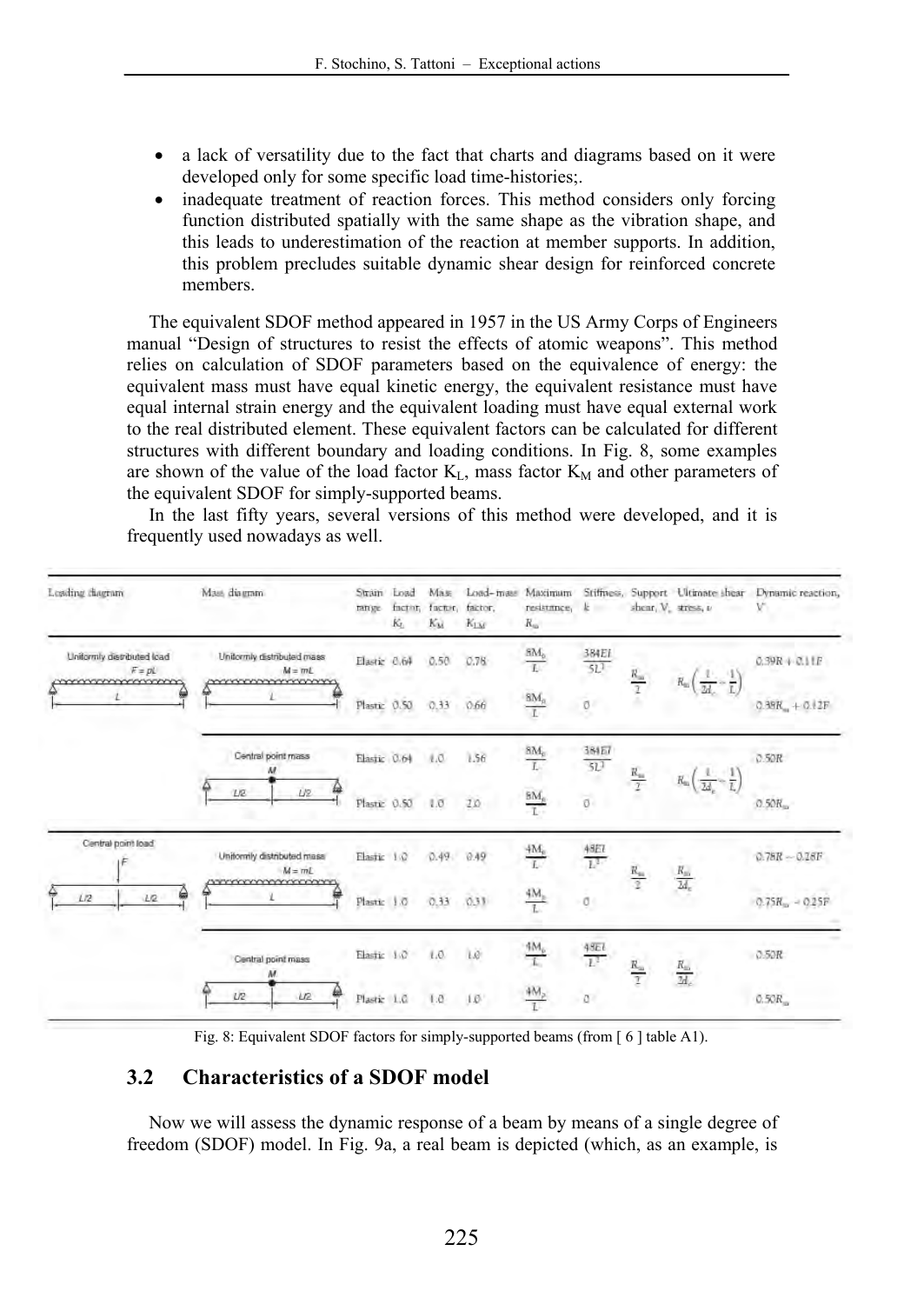supposed to be simply supported and subjected to a uniformly-distributed load), while its equivalent SDOF system is sketched in Fig. 9b. It should be noted that damping is disregarded, since successive loading cycles are not considered; in fact, the first peak displacement is the most severe condition, as it is unlikely the structure will collapse after unloading**Errore. L'origine riferimento non è stata trovata.**.



Fig. 9: (a) Real beam; (b) equivalent SDOF model of the real beam.

The elastic-plastic behaviour of the SDOF system can be represented by a bilinear load-displacement diagram, as shown in Fig. 10b. The latter can be derived from the bending moment-curvature diagram of the beam as described in the following



Fig. 10: (a) Bilinear bending moment-curvature diagram of the beam; (b) corresponding bilinear loaddisplacement diagram of the equivalent SDOF model.

Yield load Py is easily determined from the yield bending moment My by means of equilibrium considerations:

$$
M_{y} = \frac{q_{y} \cdot l^{2}}{8} \Rightarrow P_{y} = q_{y} \cdot l = \frac{8 \cdot M_{y}}{l}
$$
 (2)

where  $q_v$  is the uniformly-distributed load acting on the beam in the yield state. Yield displacement  $u_{Ev}$  can be calculated using the well-known formula provided by the linear elastic theory of beams:

$$
u_{\rm Ey} = \frac{5 \cdot q_{\rm y} \cdot l^4}{384 \cdot \overline{K}} = \frac{5 \cdot P_{\rm y} \cdot l^3}{384 \cdot \overline{K}}
$$
 (3)

where  $\overline{K} = M_y / \theta_y$  is the elastic bending rigidity of the beam (see Fig. 10a). Hence, the elastic stiffness of the SDOF system is given by: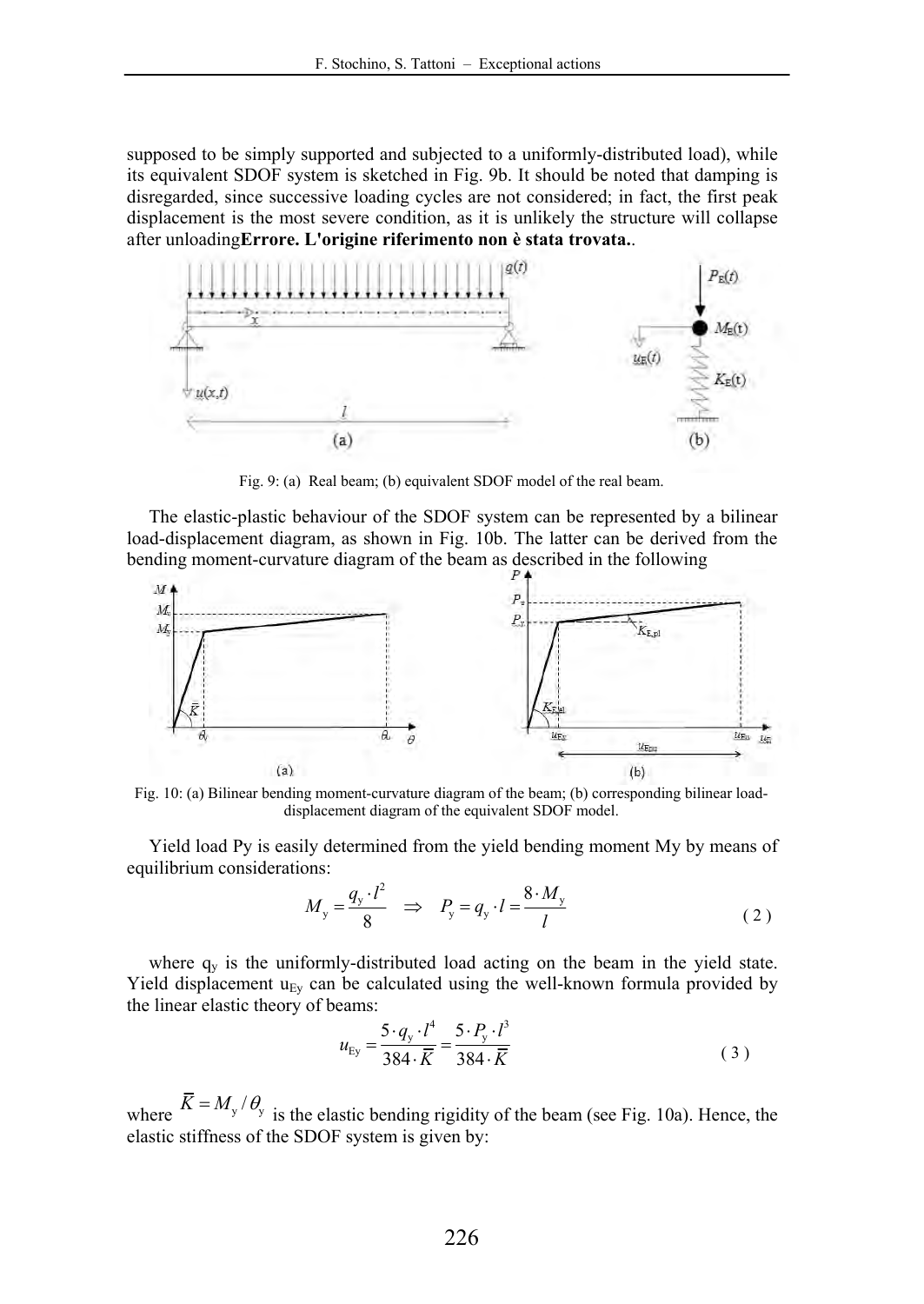$$
K_{\rm E,el} = \frac{P_{\rm y}}{v_{\rm Ey}} = \frac{384 \cdot \overline{K}}{5 \cdot l^3}
$$
 (4)

The ultimate load  $P_u$  can again be obtained from equilibrium conditions:

$$
M_{\rm u} = \frac{q_{\rm u} \cdot l^2}{8} \Rightarrow P_{\rm u} = q_{\rm u} \cdot l = \frac{8 \cdot M_{\rm u}}{l} \tag{5}
$$

where  $q_u$  is the uniformly-distributed load on the beam at the ultimate state. Ultimate displacement  $u_{Eu}$  is evaluated by assuming that a concentrated plastic hinge is formed at the mid-span section of the beam, as shown in Fig. 11a. Here,  $\varphi_p$  indicates the plastic rotation at any time after generation of the plastic hinge, while  $u_{Ep}$  represents the corresponding plastic displacement at the mid-span section. At the ultimate state  $\varphi$  $= \varphi_{\text{pu}}$ , hence total plastic displacement,  $u_{\text{Ep}} = u_{\text{Epu}}$  can be calculated as:

$$
u_{\rm Epu} = \frac{\varphi_{\rm pu}}{2} \cdot \frac{l}{2} \,. \tag{6}
$$

By introducing plastic hinge length  $l_p$  (see Fig. 11b) and by denoting total plastic curvature by  $\theta_p$  ( $\theta_p = \theta_u - \theta_v$ ), assumed to be constant over  $l_p$ , the ultimate displacement  $u_{Eu}$  can finally be derived:

$$
u_{Eu} = u_{Ey} + u_{Ey} = u_{Ey} + \frac{\varphi_{pu}}{2} \cdot \frac{l}{2} = u_{Ey} + \frac{\varphi_p \cdot l_p}{2} \cdot \frac{l}{2} = u_{Ey} + \frac{1}{4} \cdot (\theta_u - \theta_y) \cdot l_p \cdot l \tag{7}
$$

Finally, plastic stiffness of the SDOF system is given by:



Fig. 11: (a) Plastic deflections of the beam with a concentrated plastic hinge at the mid-span section; (b) schematic representation of the plastic hinge.

Finally, plastic stiffness of the SDOF system is given by:

$$
K_{E,pl} = \frac{P_u - P_y}{u_{Eu} - u_{Ey}}.
$$
\n(8)

The main drawback of this approach is that plastic hinge length  $l_p$  cannot be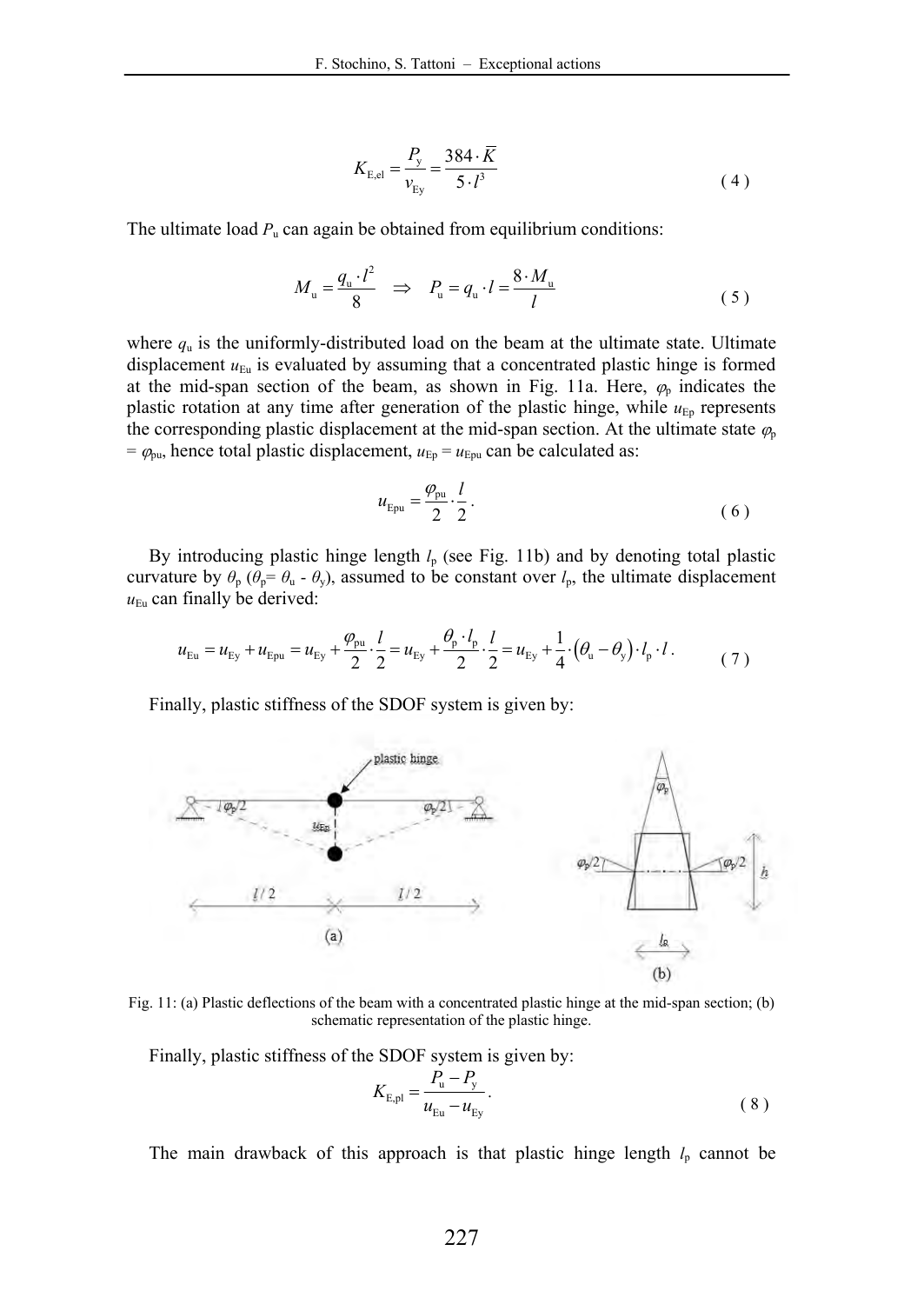determined *a priori*. Many approximate expressions for  $l_p$  are available in the literature. Here, the simple formula provided by Mattock is adopted:

$$
l_{\rm p} = d + 0.05 \cdot l \tag{9}
$$

For the sake of clarity it is important to point out that the effective height *d* is defined in Fig. 12.



Fig. 12: (a) Stress distribution over the cross-section at the ultimate state; (b) strain diagram at the ultimate state.

#### **3.3 Motion equations of the SDOF system**

Motion in the SDOF system under an external dynamic force  $P<sub>E</sub>$  is described by the following set of ordinary differential equations (refer to Fig. 9b and Fig. 10b):

$$
M_{E,el} \frac{d^2 u_E(t)}{dt^2} + K_{E,el}(t) u_E(t) = P_E(t) \quad \text{for } 0 \le u_E \le u_{Ey} \tag{10}
$$

$$
M_{E,pl} \frac{d^2 u_E(t)}{dt^2} + K_{E,pl}(t) u_E(t) + (K_{E,el}(t) - K_{E,pl}(t)) u_{Ey} = P_E(t) \text{ for } u_{Ey} < u_E \le u_{Eu} \text{ b}.
$$

It is important to observe that elastic and plastic stiffness  $(K_{E,el}$  and  $K_{E,pl}$ ) depends on time *t*, since it is updated at each step of the calculation due to strain rate effects, as explained in following section.

The equivalent load  $P_{\rm E}$  is simply given by  $P_{\rm E} = q \cdot l$ . The elastic and plastic equivalent masses ( $M_{\text{E,el}}$  and  $M_{\text{E,pl}}$ ) are obtained by multiplying the total mass of the beam ( $M_{\text{b}}$ ) by a "load-mass factor", depending both on the type of regime (either elastic or plastic) and on the beam supports and loads; in particular, for a simply-supported beam with a uniformly distributed load,  $M_{\text{E,el}} = 0.78 \cdot M_{\text{b}}$  and  $M_{\text{E,pl}} = 0.66 \cdot M_{\text{b}}$ .

#### **3.4 Strain-rate effects for the SDOF system**

The effects of strain rate are also taken into account for the equivalent SDOF model. Since the dynamic properties of the materials are given in terms of their strain rates (see Fig. 13 and Fig. 14**Fig. 14**), it is necessary to relate the SDOF system to the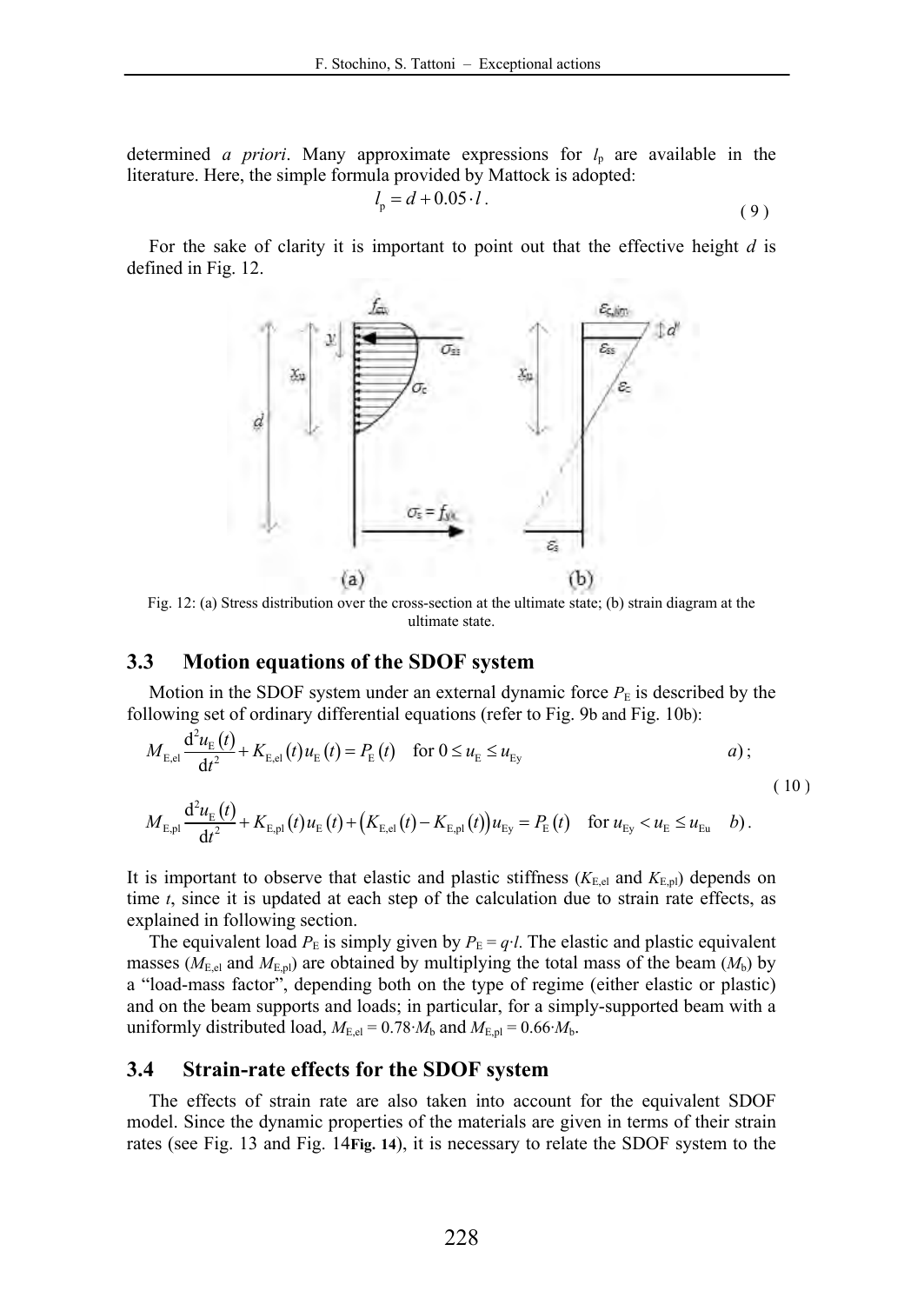associated (real) beam, from which the strain rates of concrete and steel can be assessed.



Fig. 13: Concrete strain-rate effects on strength (Tedesco 1999).

Once the equivalent displacement  $u_E$  and equivalent velocity  $\dot{u}_E = du_E / dt$  are calculated at each time step by solving either Eq. (10) or Eq. (10), the curvature  $\theta_{\rm E}$ and the curvature rate  $\dot{\theta}_{E} = d\theta_{E} / dt$  at the mid-span section of the associated beam can be evaluated. In the elastic regime,  $\theta_{\rm E}$  and  $\dot{\theta}_{\rm E}$  are obtained from linear elastic theory; in particular, for a simply-supported beam with a uniformly distributed load, they are given by:

$$
\theta_{\rm E} = \frac{48 \cdot u_{\rm E}}{5 \cdot l^2} \quad \text{for } 0 \le u_{\rm E} \le u_{\rm Ey} \quad a);
$$
\n
$$
\dot{\theta}_{\rm E} = \frac{48 \cdot \dot{u}_{\rm E}}{5 \cdot l^2} \quad \text{for } 0 \le u_{\rm E} \le u_{\rm Ey} \quad b).
$$
\n(11)

In the plastic regime, on the other hand, it is supposed that a concentrated plastic hinge is generated at the mid-span section of the associated beam, as shown in Fig. 11a. Accordingly, in this case  $\theta_E$  and  $\dot{\theta}_E$  can be evaluated by means of the following expressions:

$$
\theta_{\rm E} = \theta_{\rm y} + \frac{\varphi_{\rm p}}{l_{\rm p}} = \theta_{\rm y} + 2 \cdot \frac{u_{\rm Ep}}{l/2} \cdot \frac{1}{l_{\rm p}} = \theta_{\rm y} + 2 \cdot \frac{u_{\rm E} - u_{\rm Ey}}{l/2} \cdot \frac{1}{l_{\rm p}} \quad \text{for } u_{\rm Ey} \le u_{\rm E} \le u_{\rm Eu} \quad a\text{ ;} \tag{12}
$$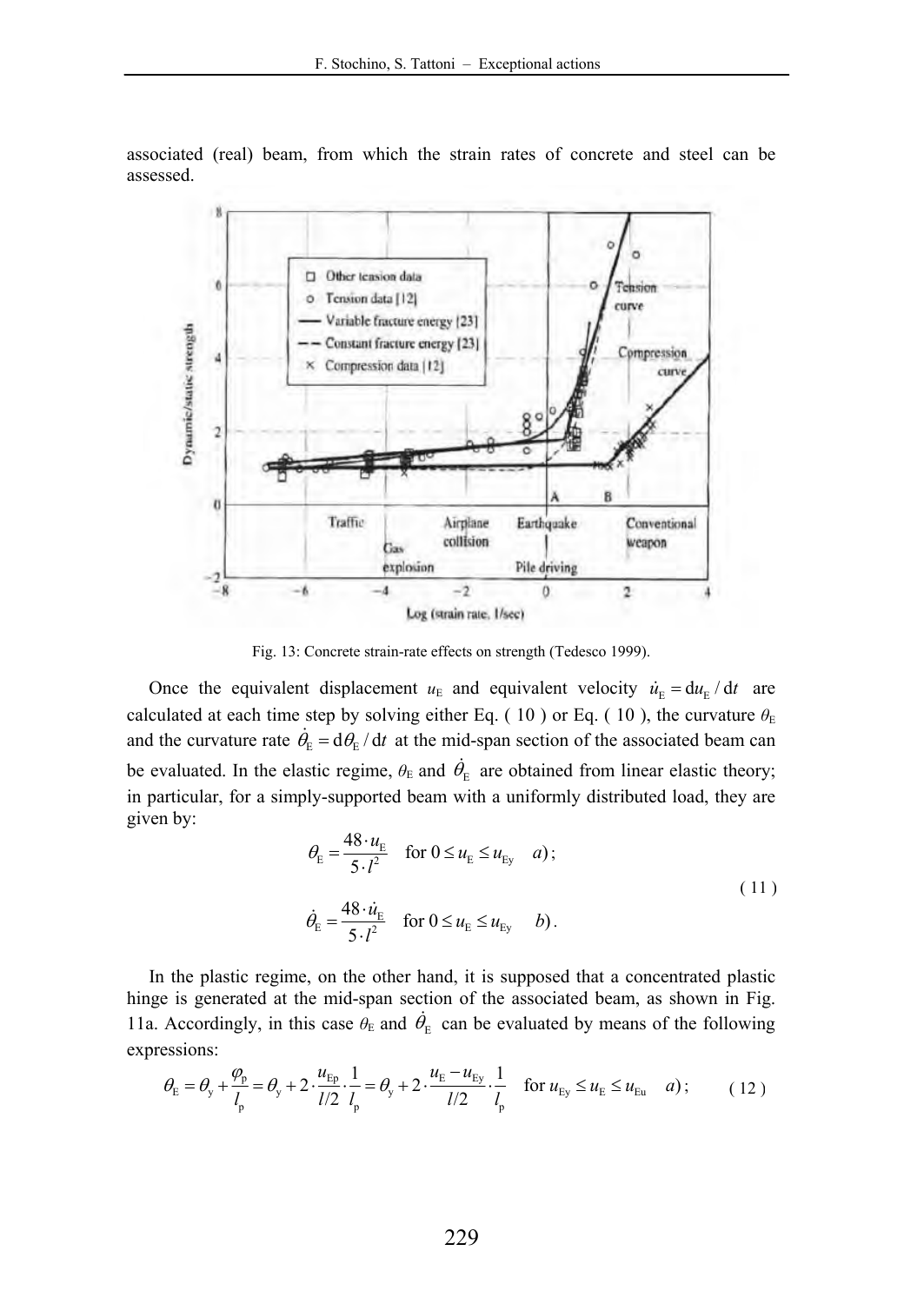$$
\dot{\theta}_{\rm E} = 2 \cdot \frac{\dot{u}_{\rm E}}{l/2} \cdot \frac{1}{l_{\rm p}} \quad \text{for } u_{\rm Ey} \le u_{\rm E} \le u_{\rm Eu}
$$



Fig. 14: Effects of strain-rate on yeld sterss for various metals (Tedesco 1999).

At each step of the calculation, the value of  $\theta_E$  (given by either Eq. (11) or Eq. (12) **)**) allows to determine the value of the bending moment *M* from the bending momentcurvature diagram in Fig. 10a. Then, by imposing rotational equilibrium regarding tensile reinforcement, the neutral axis depth (here denoted as  $\bar{x}$ ) can easily be evaluated. Finally, the strain rates of concrete and of tensile and compressive steel reinforcements are calculated using the following formulas:

$$
\dot{\varepsilon}_{\rm c} = \dot{\theta}_{\rm E} \cdot \overline{x} \qquad \qquad a);
$$
\n
$$
\dot{\varepsilon}_{\rm s} = \dot{\theta}_{\rm E} \cdot (d - \overline{x}) \qquad \qquad b); \tag{13}
$$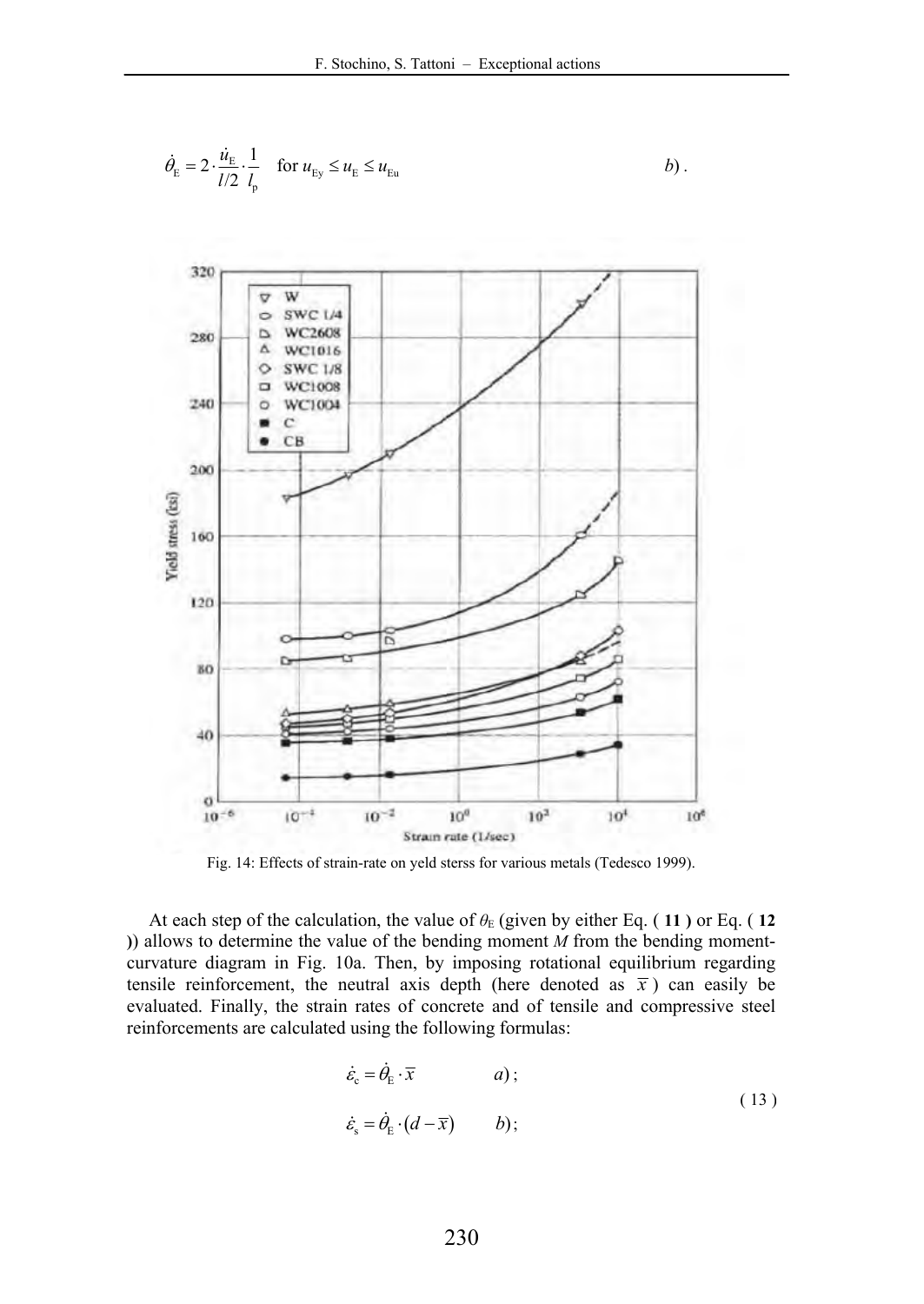$$
\dot{\varepsilon}_{ss} = \dot{\theta}_{E} \cdot (\overline{x} - d') \qquad c).
$$

The absolute values of the strain rates given by Eqs. ( 13 ) are introduced into specific equations to update the properties of the materials.

#### **4 EQUATIONS IMPLEMENTATION**

The random nature of the explosion load, associated with the random nature of material properties and geometric dimensional characteristics, implies the need to consider them in the analysis in order to have a more correct estimation of structural behaviour. Therefore, when the randomness of these parameters is taken into consideration, the response of the structure assumes a probabilistic nature, making it necessary to look into the reliability measure. The probabilistic approach to structural reliability in the case of a blast load is a current topic in structural engineering.

In order to face such a complex problem, it is essential to determine the key parameters in blast load response. For this reason, a sensitivity analysis was developed [2]. Numerical simulations by means of the previous SDOF model have been developed, considering different load scenarios and beam geometrical and strength characteristics. In this way, it is possible to search for any correlations between the response of the SDOF in terms of displacement/velocity and the different parameters defining the dynamic problem: peak load, slenderness, span length, etc.



Fig. 15. Time-histories of the two load conditions: low and high.

Somewhere about 4000 runs of the SDOF model were performed, 2000 under high load and 2000 under low load (Fig. 15). For the sake of clarity it is important to remember that the collapse criterion corresponds to the attainment of the ultimate concrete strain. In the case of high load and slenderness greater than 12, the percentage of failures reaches 50%; on the contrary, in case of low load and lower slenderness, almost all beams resist the blast load (Fig. 16).

These results are important because they underline the role of an important parameter: slenderness of the beam defined as the ratio between span length and the effective height of the cross-section. Correlation between structural reliability and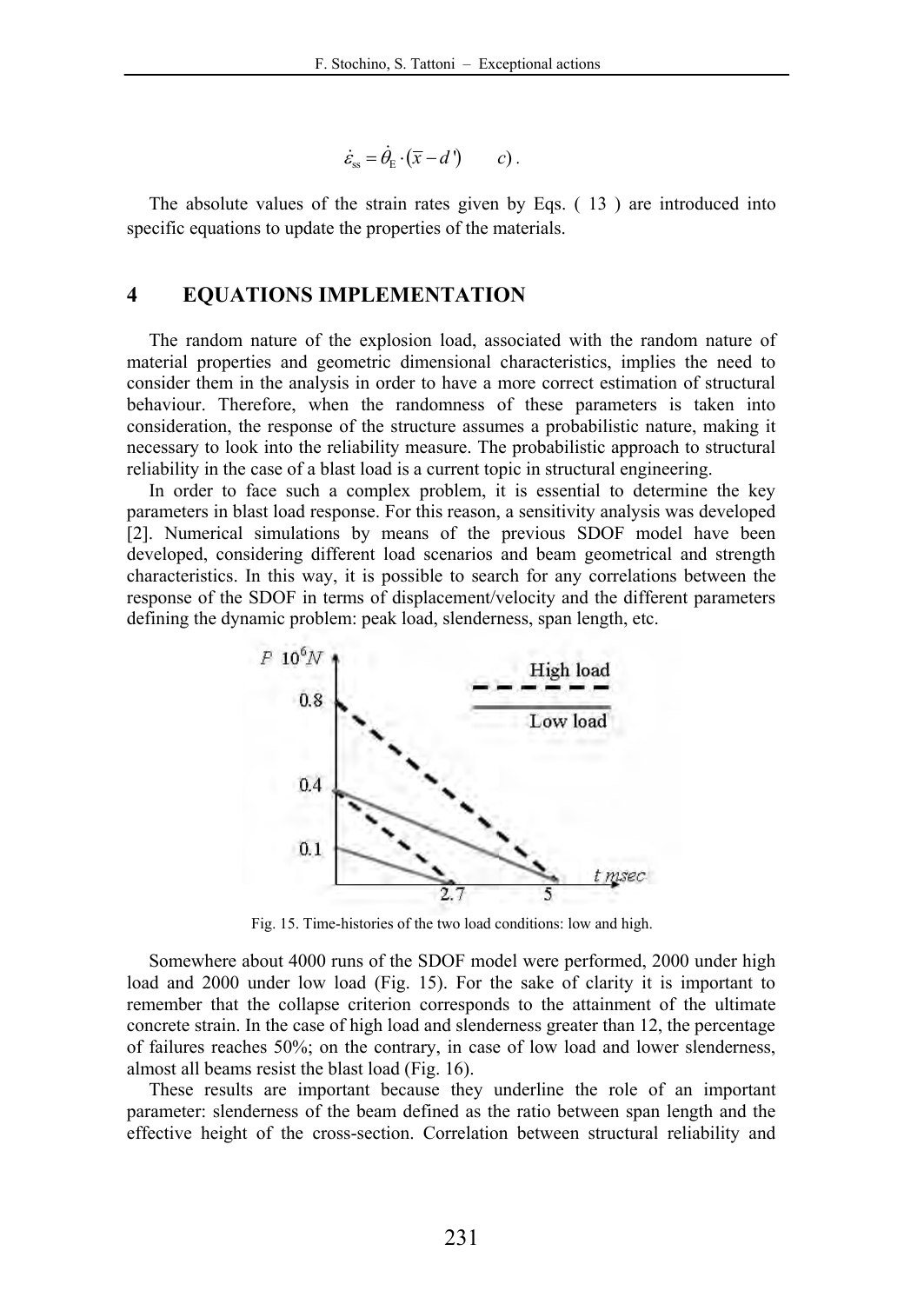

 $9 - 10$  $10-11$  $11 - 12$  $12 - 13$  $13 - 14$ 

Slenderness L/h

slenderness is possible, and it is obviously linked to the fact that in the case of flexural models, beam stiffness is strictly dependent on the latter parameter.

Fig. 16. Collapse percentage of the beams examined with reference to both load scenarios.

 $14 - 15$ 

Fitting functions were obtained with a sufficiently-high number of simulations [23]. They would correspond to the most probable response of the given beam under a given blast load. In order to have an idea of the useful development of this analysis Table 2 and Table 3 have been prepared. Referring to High Load (peak load  $0.4$ - $0.8 \times 10^6$  N in Table 2) and Low load conditions (peak load  $0.1\times10^{6}$  N in Table 3) the most probable maximum displacements of a beam under the assumed hypothesis<sup>1</sup> are expressed.

| Slenderness\Peak Load | $4.10^5$ N | $5.10^5$ N | $6.10^{5} N$ | $7.10^5$ N | $8.10^5$ N |
|-----------------------|------------|------------|--------------|------------|------------|
| 9                     | 0.044      | 0.061      | 0.079        | 0.097      | 0.114      |
| 10                    | 0.079      | 0.096      | 0.114        | 0.131      | 0.149      |
| 11                    | 0.114      | 0.131      | 0.149        | 0.166      | 0.184      |
| 12                    | 0.149      | 0.166      | 0.184        | 0.201      | 0.219      |
| 13                    | 0.184      | 0.201      | 0.219        | 0.236      | 0.254      |
| 14                    | 0.218      | 0.236      | 0.254        | 0.271      | 0.289      |
| 15                    | 0.253      | 0.271      | 0.288        | 0.306      | 0.324      |

Table 2 : High Load – Maximum Displacement estimation (in meter) based on the poly 1-1 model Slenderness/Peak Load

It is important to point out that, due to the limited number of numerical experiments (4000 runs of the SDOF model), only the linear polynomial function of slenderness and peak load has been considered to prepare these tables. Actually, the limited number of the required parameters for a linear function and the significance of slenderness and peak load variables lead to this choice. In fact, more complex

<sup>&</sup>lt;sup>1</sup> Simple supported, uniformly distributed load with triangular time history etc.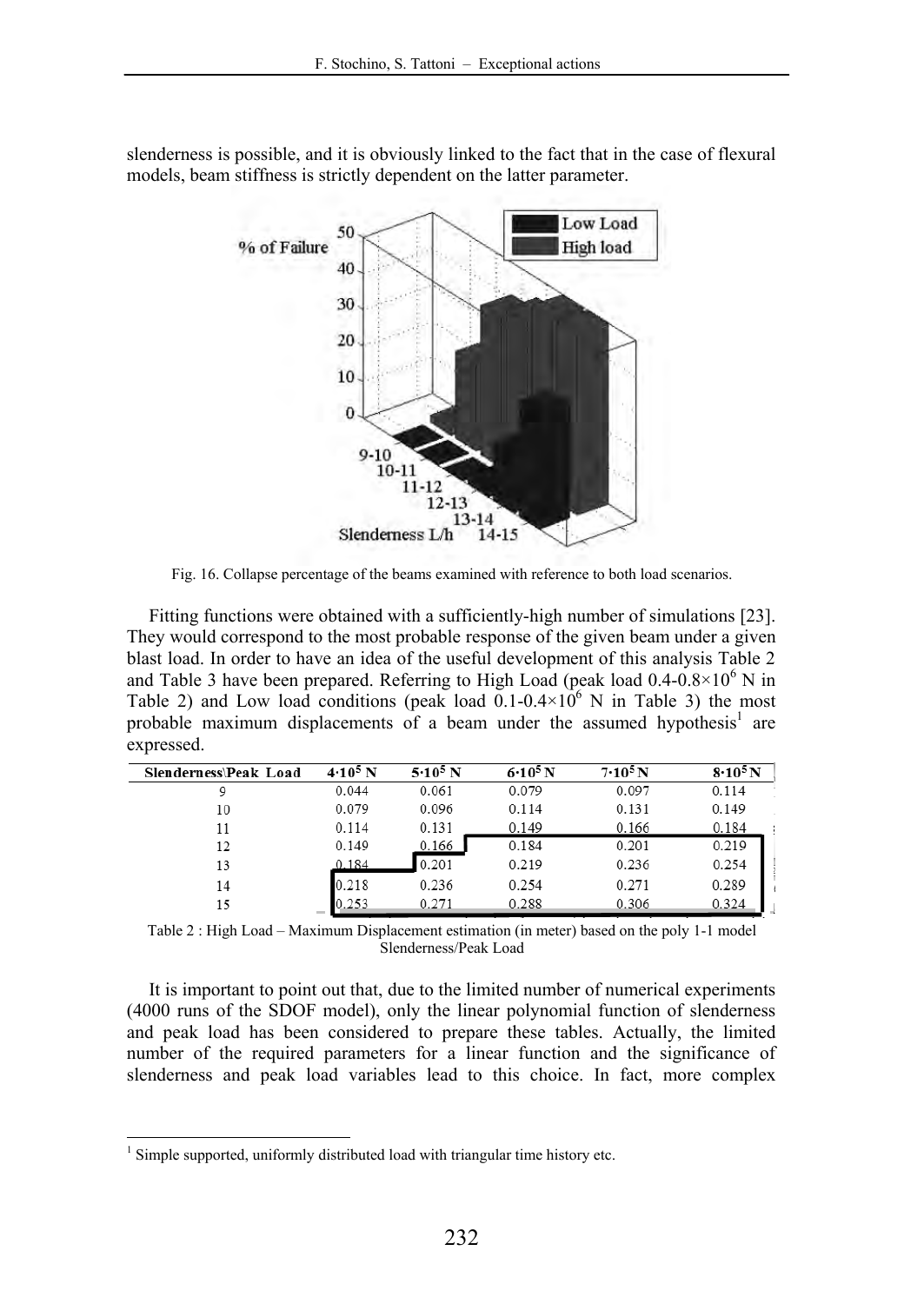polynomial relationships with more coefficients would have required a larger number of numerical experiments to become significant.

Hence, referring to Table 2 it is interesting to underline that the black thick line identifies the conditions in which the probability of collapse (attainment of the ultimate concrete strain) approaches and exceeds 50% in case of high load. This threshold of safety is never reached in case of low load.

In conclusion, a systematic application of the methodology presented in this chapter could produce several useful tables like these two (Table 2 and Table 3). In this way a designer may quickly know what are the maximum displacement, the maximum velocity and the reliability measures (in terms of collapse probability) of a given type of beam under a given condition of the load.

| Slenderness\Peak Load | $1.10^5$ N | $1.5 \cdot 10^5$ N | $2.10^5$ N | $3.10^5$ N | $4.10^5$ N |
|-----------------------|------------|--------------------|------------|------------|------------|
| 9                     | N.V.       | 0.005              | 0.017      | 0.042      | 0.066      |
| 10                    | 0.011      | 0.023              | 0.036      | 0.060      | 0.085      |
| 11                    | 0.030      | 0.042              | 0.054      | 0.079      | 0.104      |
| 12                    | 0.048      | 0.061              | 0.073      | 0.098      | 0.123      |
| 13                    | 0.067      | 0.080              | 0.092      | 0.117      | 0.141      |
| 14                    | 0.086      | 0.098              | 0.111      | 0.135      | 0.160      |
| 15                    | 0.105      | 0.117              | 0.129      | 0.154      | 0.179      |

Table 3 : Low Load – Maximum Displacement estimation (in meter) based on the poly 1-1 model Slenderness/Peak Load.

# **5 DESIGN STRATEGIES<sup>2</sup>**

Methods that separate the calculation of blast-wave propagation effects from the determination of structural response are considered "uncoupled," and they typically provide conservative predictions of loads acting on structural components. Therefore they often provide conservative load values for designing structural members.

Unlike uncoupled analyses, coupled analysis methods consider blast-wave propagation and structural response together as they interact over time. Thus, a structure can vent pressure through localized failure, and the forces resulting in many members will be smaller and more realistic than those predicted by uncoupled analysis approaches<sup>3</sup>.

A sketch of different calculation scenarios is shown in Fig. 17. It is worth to observe that because uncoupled analysis methods usually provide conservative blast propagation and structural response predictions, most design cases do not require the increased costs associated with coupled analysis methods.

There are several main differences between the designs of buildings and bridges to resist blast loads. In fact, a highway overpass is a bridge that crosses over another road or railway, and these structures commonly have extensive access below the deck and near columns via parking areas, traffic lanes, sidewalks, or other general unobstructed areas. Therefore, gaining access to structural members is much easier for bridges than buildings, creating the possibility of a design threat with a significantly smaller standoff distance. Structural elements such as bridge supports, columns and decks are

Many items and figures in this paragraph are reported from [22]

<sup>&</sup>lt;sup>3</sup> This is the design approach of Italian construction Code DM 14/01/2008 cap. 3.6.2.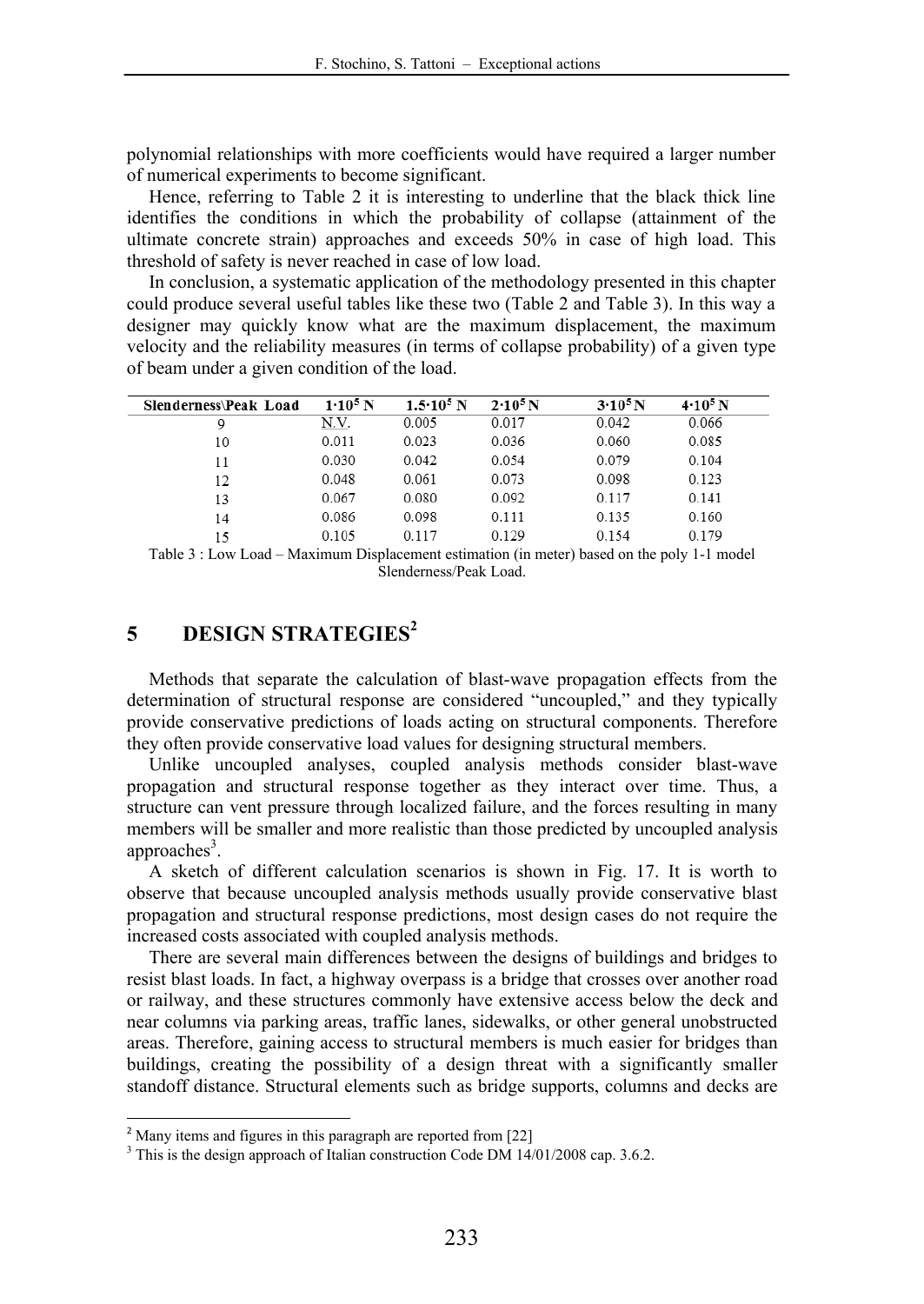directly exposed to blast waves. On the contrary, structural members in buildings, such as columns and beams, are usually behind a façade and are only indirectly loaded by a blast wave.



Fig. 17. Flowchart of possible analysis methods (Winget, 2003).



Fig. 18. Typical column types: a) solid, b) single column, c) multi-column, d) pile bent (NYSDOT, 2006).

Dealing with blast effects on bridge structures, the most considerable elements are supports (abutments, columns, piers). In Fig. 18 common types of columns are represented.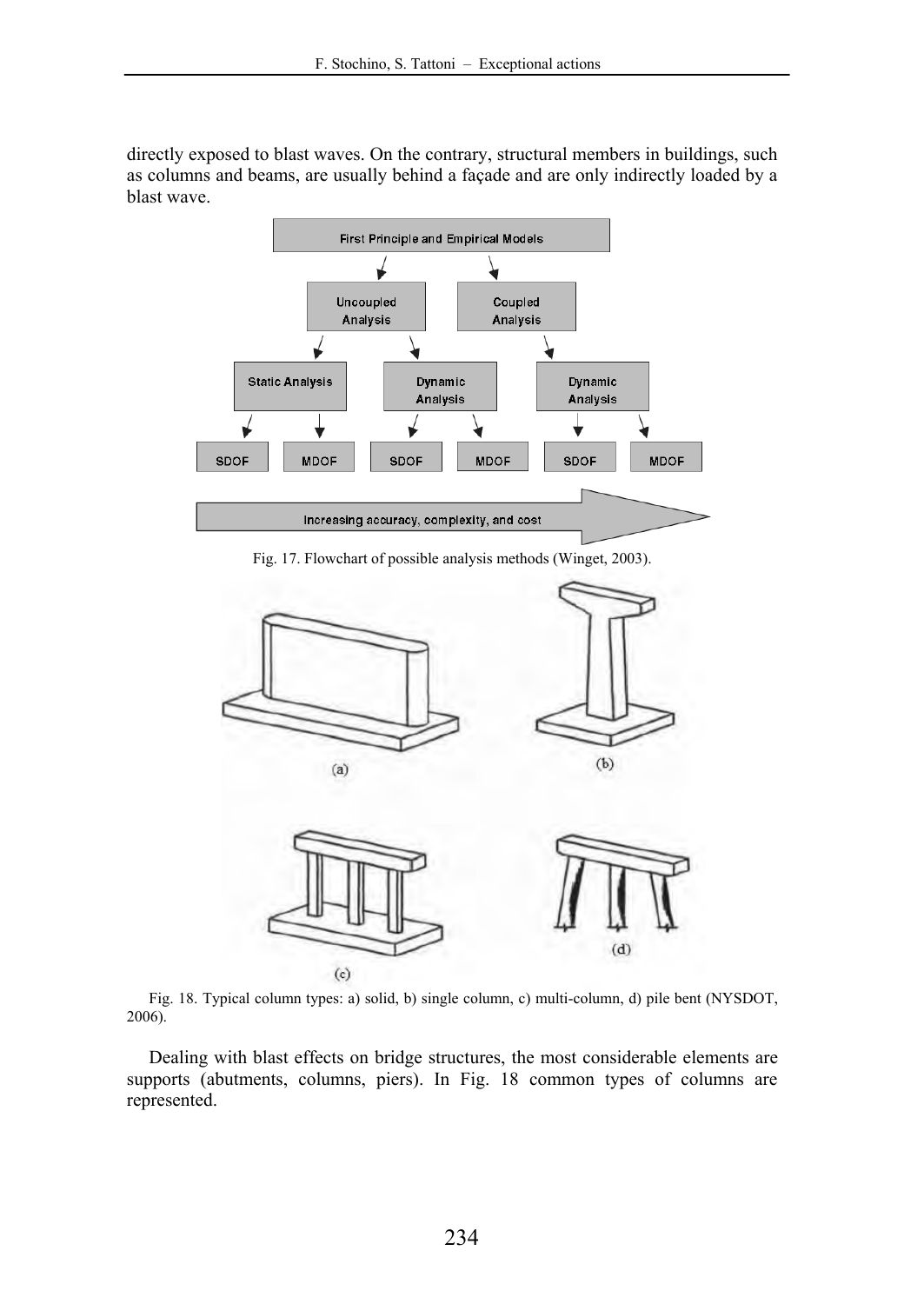As suggested in, NCHRP report 645 for the purpose of designing substructure components for blast loads, the substructures shall be classified as Blast Design Category A, B or C based on the value of the scaled standoff Z as follows:

- For Blast Design Category A:  $Z > 3$ 
	- For Blast Design Category B:  $3 \ge Z > 1.5$
- For Blast Design Category C:  $Z \le 1.5$



Fig. 19. Moment diagram and detected shape for each load case: a) typical, b) seismic, c) blast.



Fig. 20. Blast load distribution versus standoff.

The uncoupled approach by means of SDOF method begins from determination of peak value of pressure and his distribution. They depend on stand-off distance, as shown in Fig. 20. The equivalent Force-Displacement law (e.g as in Fig. 10) may be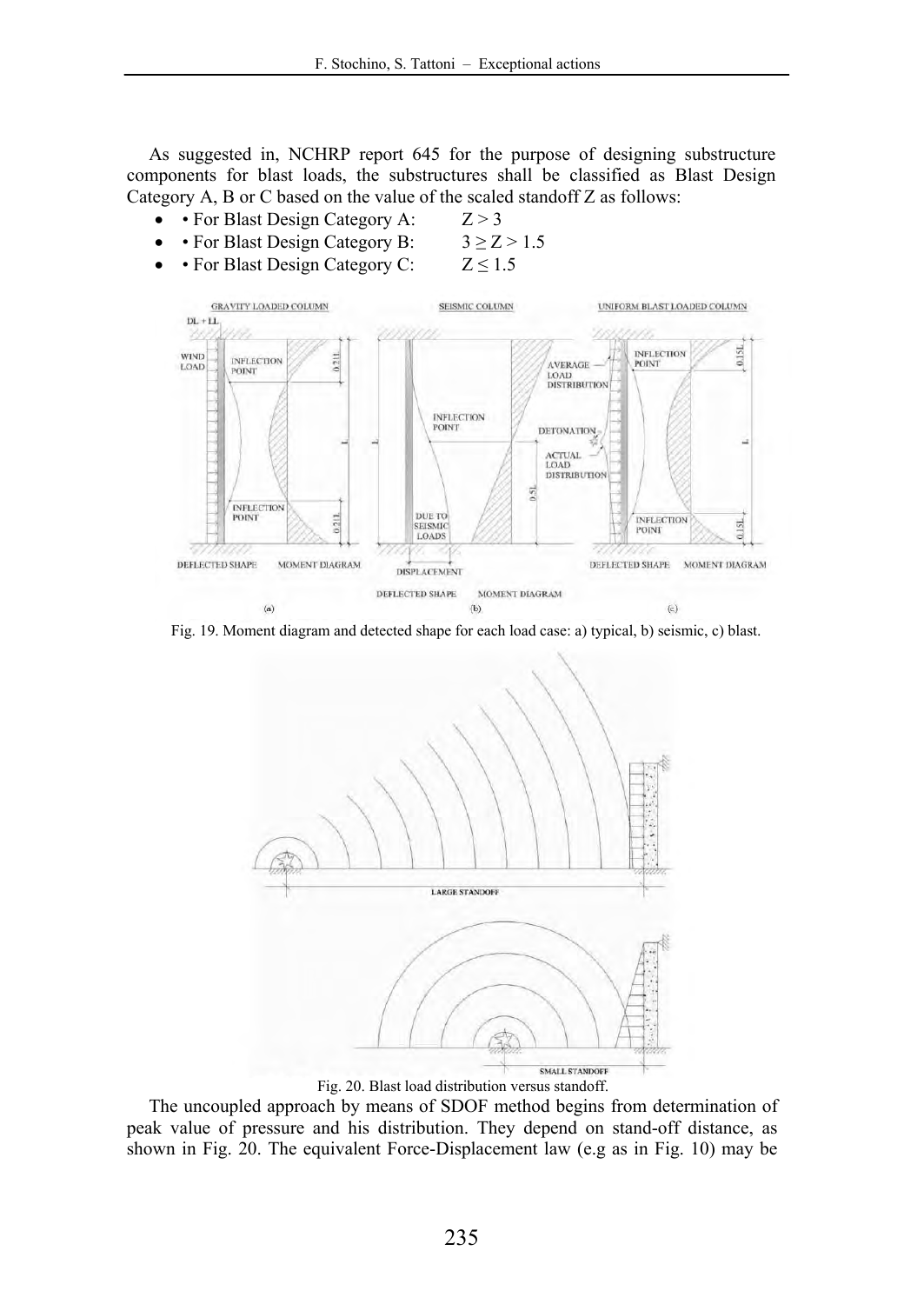calculated on the basis of a cinematic approach as shown in Fig. 21. The dynamic response is then evaluated as depicted in chapter 3.



Fig. 21. Plastic hinge analysis for blast-loaded column: a) detected shape, b) plastic hinge locations, c) plastic moment.

It should be noted that differently from beams, ductility of section is strongly affected by axial force. Therefore more attention should be paid to reinforcement details in order to increase concrete confinement (Fig. 22 and Fig. 23).

Experimental observations show that increasing the volumetric reinforcement ratio is beneficial to the response of blast-loaded columns because it increases the column ductility and shear capacity. Direct shear is a major concern for blast-loaded columns, and adequate shear capacity is needed to ensure that columns fail in a ductile manner. Accordingly, to meet the high shear demands placed on a blast-loaded column in Category C, more stringent transverse reinforcement requirements than those used for seismic design are needed. Equation 14 is recommended as the minimum transverse reinforcement ratio for all circular blast-designed columns, while Equation 15 is recommended as the minimum area of transverse reinforcement for all rectangular blast-designed columns. Columns meeting these minimums tested at a small standoff sustained minor and extensive damage; however, the core still remained intact and the column could still carry load. Essentially, 50% more confinement is recommended for blast-designed columns over current seismic provisions to improve the ductility and energy dissipation capacity of the cross-section.

$$
p_e \ge 0.18 \frac{f'_e}{f_p}
$$
\n
$$
A_A \ge 0.18 sh \frac{f'_e}{f_p}
$$
\n
$$
(15)
$$

where:

 $f'c$  = specified compressive strength of concrete at 28 days (psi)  $f_y$  = yield strength of reinforcing bars (psi)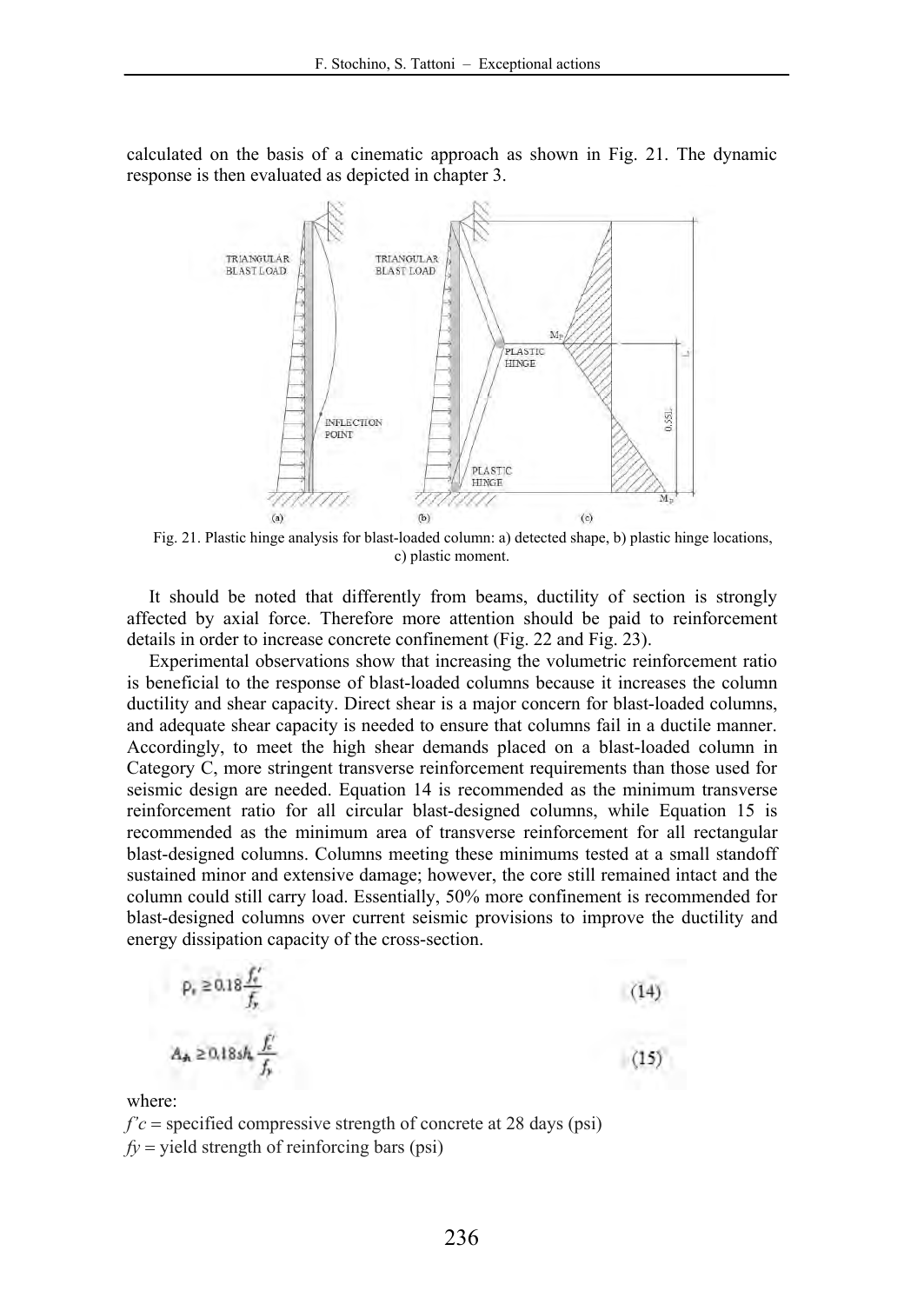$s$  = vertical spacing of hoops, not exceeding 4 in. (in.)

*hc =* core dimension of column in the direction under consideration (in.)

This new minimum amount of transverse reinforcement should be applied over the entire column height to account for the uncertainty associated with potential blast locations.



Fig. 22. Discrete tie anchorage: a) Design Category A, b) Design Category B, c) Design Category C..



Fig. 23. Different steel cages and plastic hinge after blast.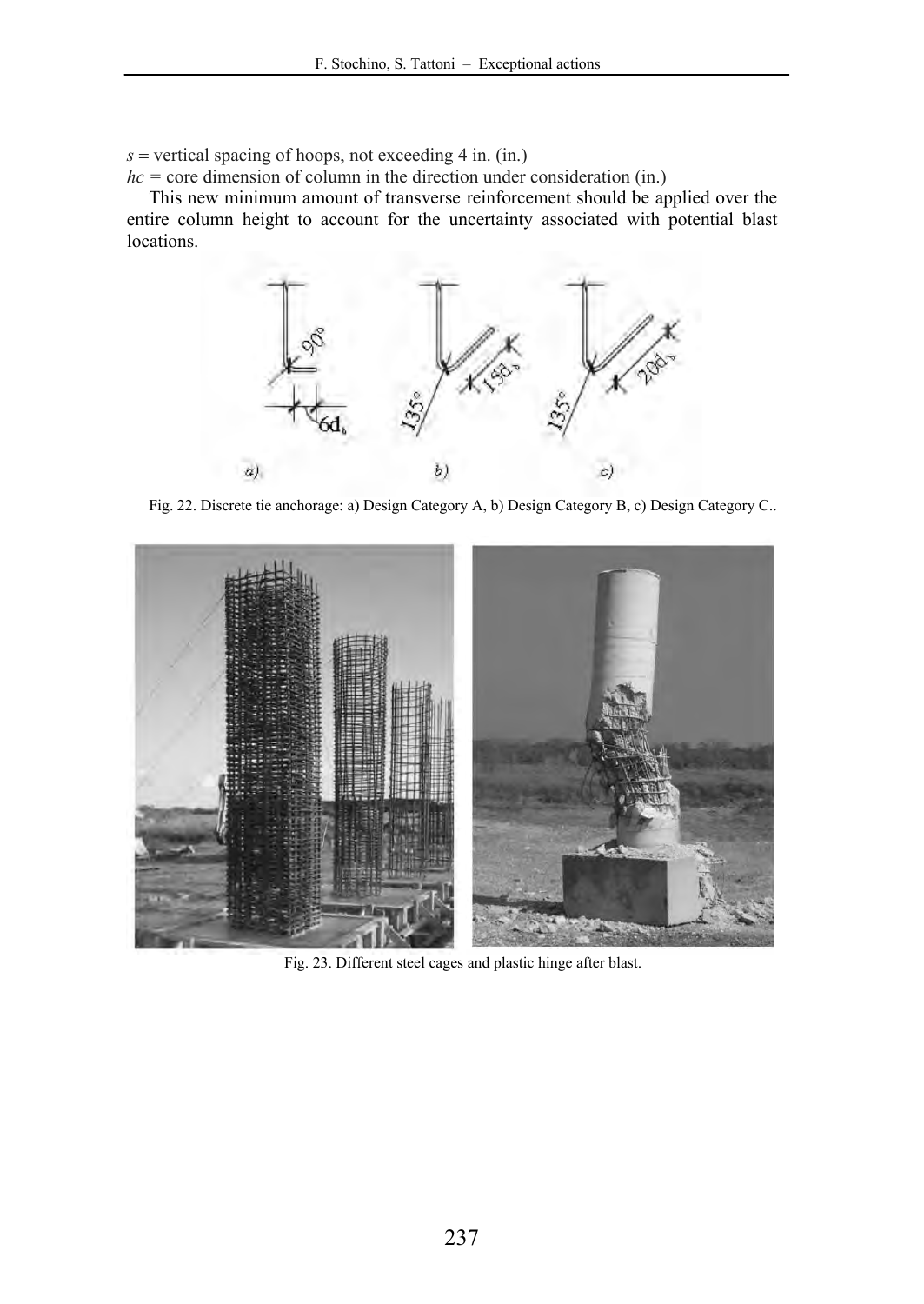## **6 REFERENCES**

- [1] Carta G, Stochino F. "Theoretical models to predict the flexural failure of reinforced concrete beams under blast loads". Engineering Structures, Volume 49, April 2013, Pages 306–315 (2013), dx.doi.org/10.1016/j.engstruct. 2012.11.008.
- [ 2 ] Acito M. Stochino F. Tattoni S "Structural response and reliability analysis of rc beam subjected to explosive loading". International Conference: PROTECT 2011 "Protection & Strengthening of Structures under Extreme Loading" – Lugano 08/30 –09/01 2011 - Applied Mechanics and Materials Vol. 82 (2011) pp 434-439 doi:10.4028/www.scientific.net/AMM.82.434.
- [ 3 ] Tattoni S–Stochino F.(2012): "Azioni esplosive sulle strutture in c.a." 19° Congresso CTE, Bologna 11/8-10 2012-Pag. 407-417, ISBN: 978-88-903647-9- 2.
- [ 4 ] Acito M. Stochino F. Tattoni S., "Analisi della sicurezza di travi in c.a. soggette ad azioni da esplosione". Giornate AICAP 2011 – Le prospettive di sviluppo delle opere in calcestruzzo strutturale nel terzo millennio, Padova 05/19-21  $2011 - Pag. 3-11.$
- [ 5 ] Stochino F. Tattoni S., "Incremento prestazionale per edifici in c.a. resistenti ad esplosione e relativa valutazione economica". Giornate AICAP 2011 – Le prospettive di sviluppo delle opere in calcestruzzo strutturale nel terzo millennio, Padova 05/19-21 2011 – Pag. 375-380.
- [ 6 ] G. C. Mays, P. D. Smith, (1995), "Blast Effect on Buildings"- second edition, Thomas Telford Publications, London ISBN: 978-0-7277-3521-8.
- [ 7 ] B. Genova, M. Genova, M.Silvestrini, (2010), "Sicurezza degli edifici nei riguardi dei fenomeni esplosivi",UTET Scienze Tecniche, ISBN: 978-88-598- 0415-4.
- [ 8 ] G. De Matteis, E. Cadoni, D.Asprone, (2010), "Analysis of Behaviour of Construction Under Impact and Explosions: Approaches for Structural Analysis, from Material Modeling to Structural Response", Final Report of Urban Habitat Constructions under Catastrophic Events , edited by Mazzolani, Taylor & Francis Group, London ISBN: 978-0-415-60686-8, p. 161-178.
- [ 9 ] A. M. Remennikov, "A Review of Methods for Predicting Bomb Blast Effects on Buildings", Journal of Battlefield Technology, 2003, 6(3), 5-10.
- [10] TM 5-1300 (1990), Structures to Resist the Effects of Accidental Explosion, Departments of the Army, the Navy and the Air Force, TM 5-1300, NAVFAC P-379, AFR 88-22.
- [11] C.N. Kingery and G.Bulmash, "Airblast Parameters from TNT Spherical Air Burst and Hemispherical Surface Burst", (1984), Report ARBL-TR-02555, U.S. Army BRL, Aberdeen Proving Ground, MD.
- [12] US DEPARTMENT OF DEFENSE (DOD), "Unified Facilities Criteria UFCDOD: Structures to Resist the Effect of Accidental Explosions", (2008), UFC 3-340-02, Washington, D.C.
- [13] C.C. Hudson, "Sound Pulse Approximations to Blast Loading (with comment on Transient Drag", Sandia Corporation Technical Memorandum (1955), SC-TM-191-55-51.